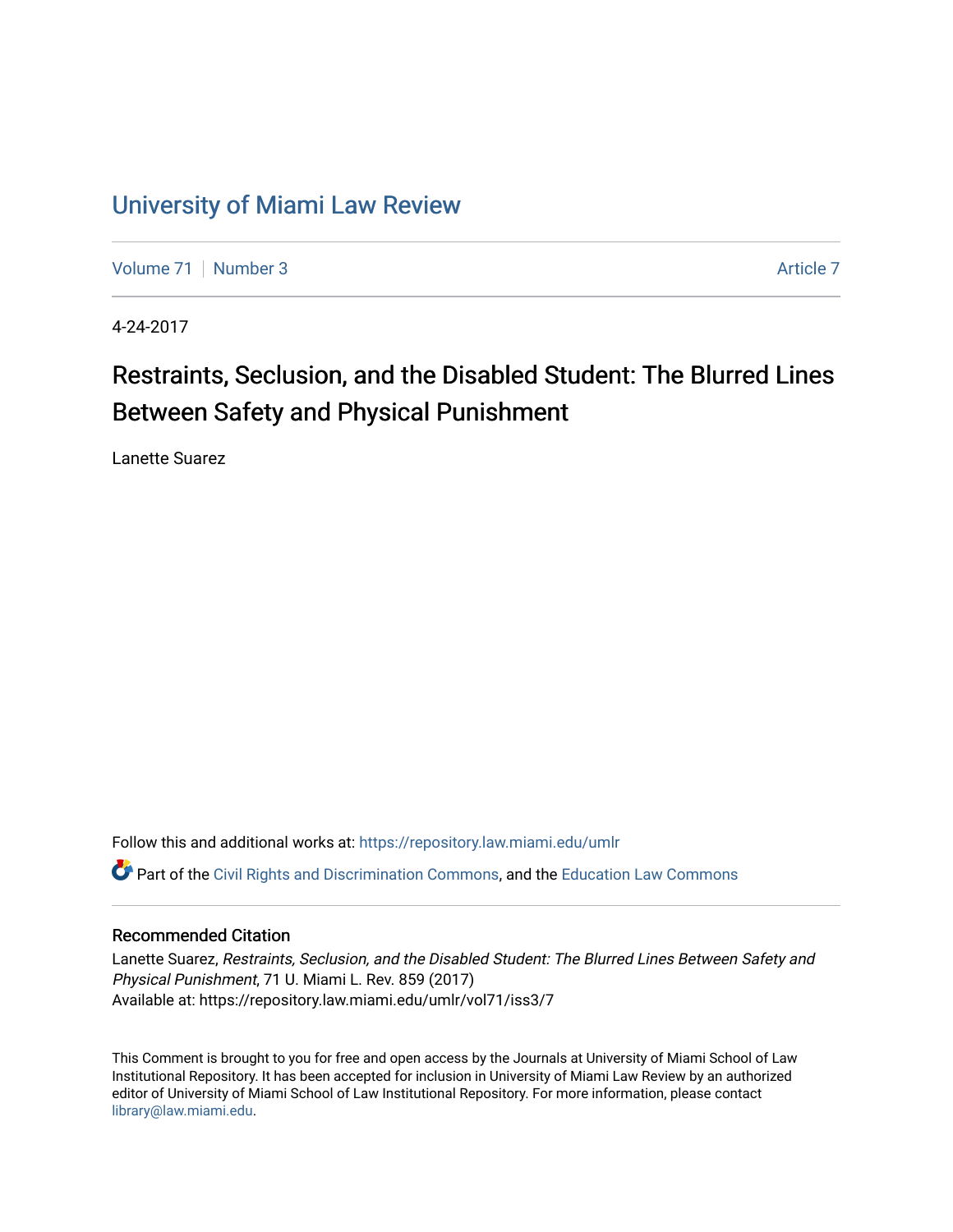## **COMMENTS**

# **Restraints, Seclusion, and the Disabled Student: The Blurred Lines Between Safety and Physical Punishment**

LANETTE SUAREZ\*

| I. RESTRAINTS, SECLUSION, CORPORAL PUNISHMENT, AND THE     |
|------------------------------------------------------------|
| FAILURE OF THE EDUCATION SYSTEM 864                        |
| A. Disabled Children and the Individuals with Disabilities |
|                                                            |
| B. History and Use of Restraints, Seclusion, and Corporal  |
|                                                            |
|                                                            |
| 1. DEPARTMENT OF EDUCATION GUIDELINES 870                  |
| 2. LAWS AND PRACTICE: UNITED STATES AND                    |
|                                                            |
| <b>II. CHILDREN WITH DISABILITIES DISPROPORTIONALLY</b>    |
|                                                            |
| A. The Disproportionate Use of Restraints and              |
| Seclusion                                                  |
| B. The Lasting Effects: Anxiety, Fear, Depression, and     |
| $PTSD$                                                     |
|                                                            |
|                                                            |
|                                                            |

 <sup>\*</sup> J.D. Candidate 2017, University of Miami School of Law; B.A. 2012, University of Miami. I would like to thank Vice Dean Osamudia James and Professor Kele Stewart for their guidance during the writing process. I would also like to thank my mother, Sandra Franco, and sister, Vanessa Suarez, for always supporting my dreams; Rolan Martin, the love of my life, for his never-ending love, patience, and encouragement; and my best friends Annelise Del Rivero and Andrea Sinner for ensuring that I always strive to be the best that I can be.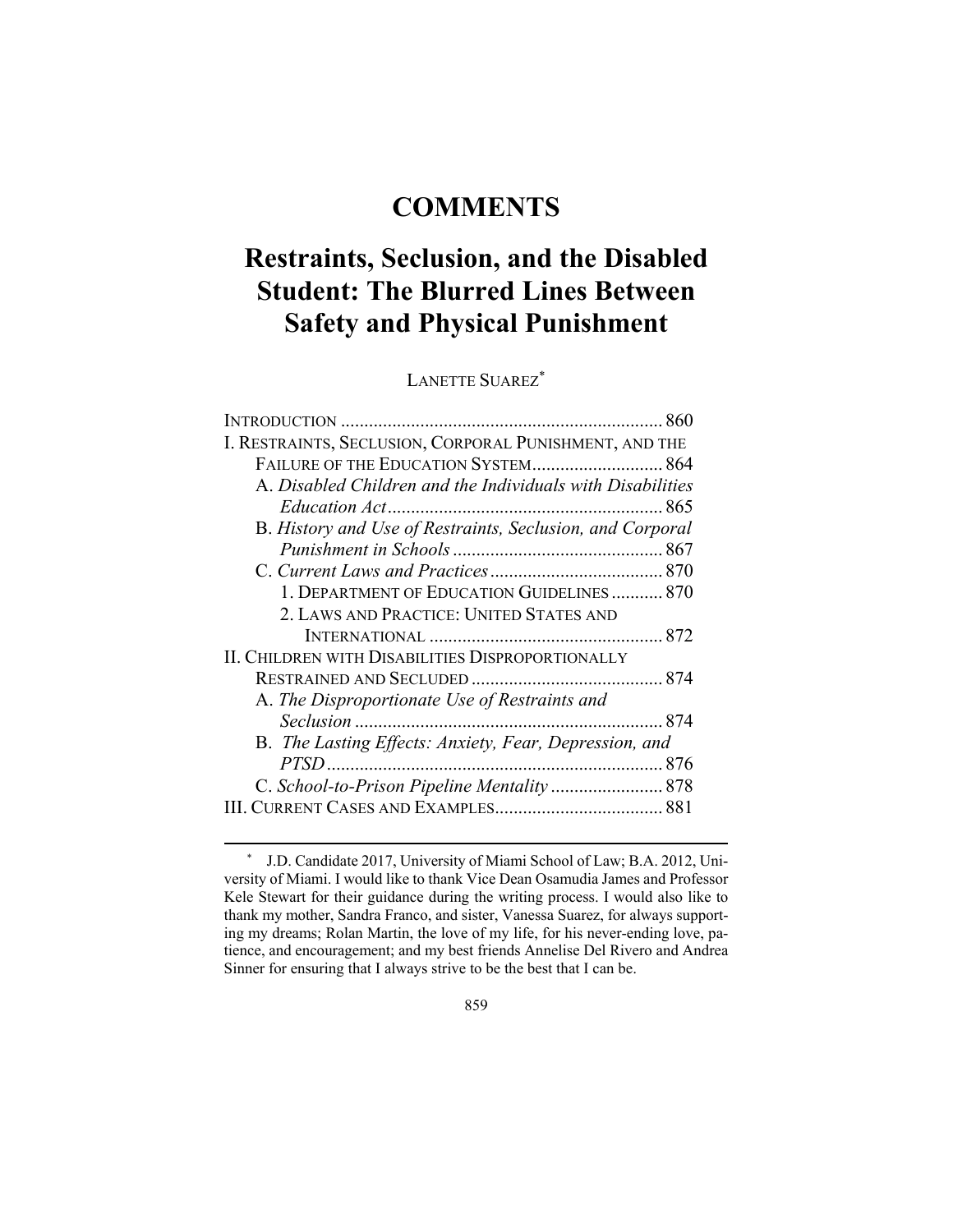| 860                                                | UNIVERSITY OF MIAMI LAW REVIEW              | [Vol. 71:859] |
|----------------------------------------------------|---------------------------------------------|---------------|
|                                                    |                                             |               |
|                                                    |                                             |               |
|                                                    |                                             |               |
|                                                    | C. Convention on the Rights of Persons with |               |
|                                                    |                                             |               |
| D. Positive Behavior Intervention and Support  893 |                                             |               |
|                                                    |                                             |               |

#### **INTRODUCTION**

[R]estraint and seclusion are being used to punish and to force compliance. Again and again, we see staff and teachers—who are surely under great pressure themselves, and drastically under-resourced resort to fear, pain, and isolation to teach disabled students that if they act as themselves, in non-typical ways, they will suffer for it. People strapped to beds for throwing food, thrown into a closet with the lights off for not following orders, given electric shocks. That's the abuse. That's the practice we need to stop. That's the cult of compliance.<sup>1</sup>

Carson, a 10-year-old boy with autism, had to have surgery on his hand after his teachers crushed it while trying to slam the door to the school's cinder block walled seclusion room.2 A 13-year-old with attention deficit hyperactivity disorder (ADHD) hung himself after school officials gave him a rope to keep his pants up before

 $\frac{1}{1}$  David M. Perry, *Restraint for Safety vs Restraint for Punishment (And Freddie DeBoer)*, HOW DID WE GET INTO THIS MESS? (Dec. 24, 2015), http://www. thismess.net/2015/12/restraint-for-safety-vs-restraint-for.html. 2

Heather Vogell, *Violent and Legal: The Shocking Ways School Kids are Being Pinned Down, Isolated Against Their Will*, PROPUBLICA (Jun. 19, 2014), https://www.propublica.org/article/schools-restraints-seclusions#. The room agitated Carson to the point that he would burst into a panic at the "mere suggestion of being confined there after an outburst." He had to be muscled down the hallway while teachers attempted to lock him in. *Id.*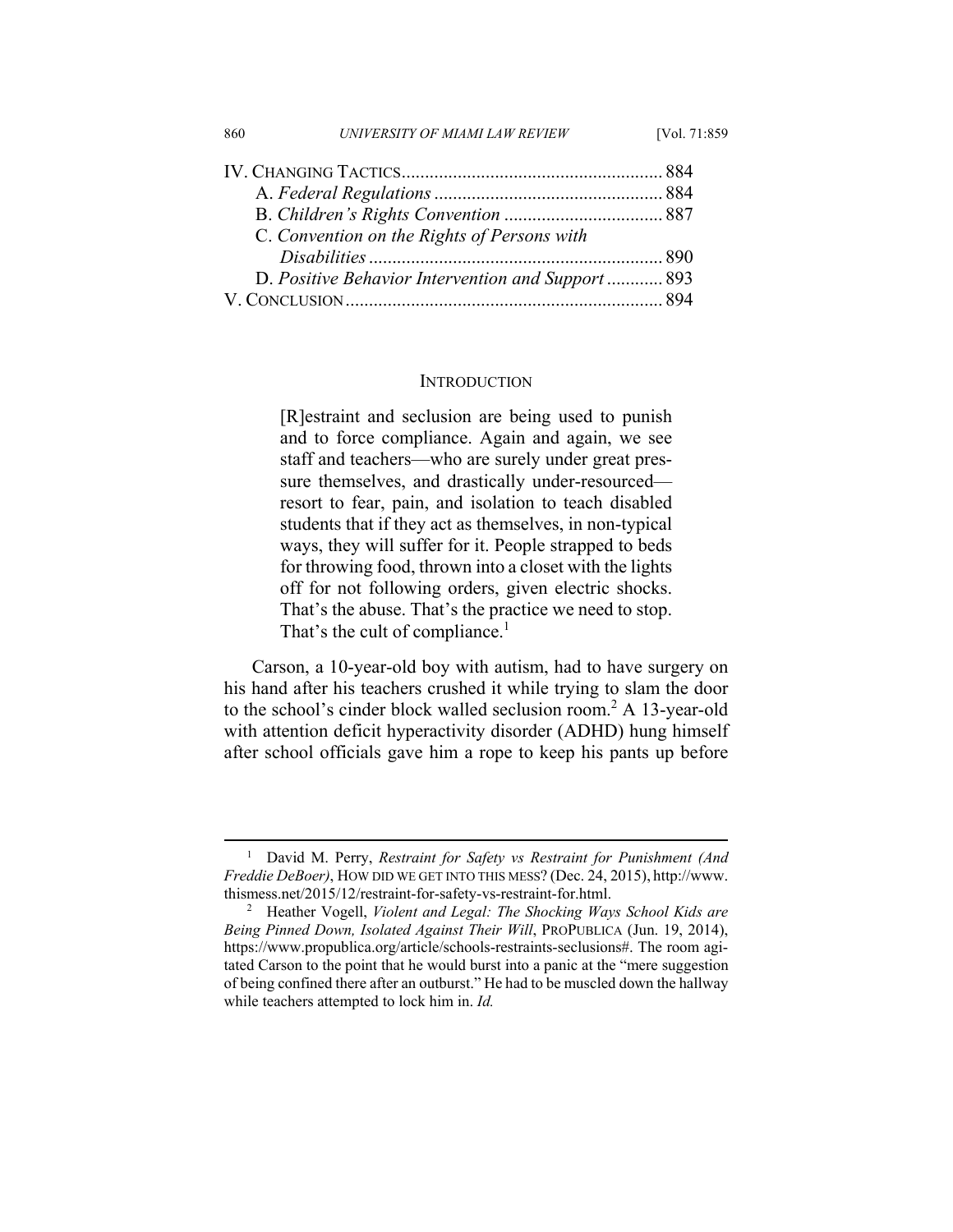shutting him into a seclusion room alone.<sup>3</sup> An 8-year-old with ADHD was restrained to a chair with masking tape and had his mouth taped shut because he would not remain seated.<sup>4</sup> A 14-yearold suffocated when his teachers pinned him to the floor facedown for twenty minutes.<sup>5</sup> A boy, under the age of 6 with a condition similar to Down syndrome, was tied to a cot with sheets while wearing a five-pound lead physical therapy vest in order to prevent him from wandering.<sup>6</sup> The knots were tied so tightly that it took five minutes or more to unravel; the teacher also hit him with rulers, flyswatters, and her own hands.<sup>7</sup> Finally, teachers restrained a 4-year-old with cerebral palsy and autism to a chair with multiple leather straps that resembled a "miniature electric chair" for being "uncooperative."8

These unfortunate incidents are not few and far between for students with disabilities in school settings and illustrate the unsafe and potentially fatal use of restraints and seclusion against this vulnerable population.<sup>9</sup> Across the United States, students with disabilities are sent to school by parents who expect that their child will be safe and receive an inclusive education.<sup>10</sup> Instead, in some schools, stu-

 <sup>3</sup> U.S. GOV'T ACCOUNTABILITY OFF., GAO-09-719T, SECLUSIONS AND RESTRAINTS: SELECTED CASES OF DEATH AND ABUSE AT PUBLIC AND PRIVATE SCHOOLS AND TREATMENT CENTERS 5 (2009) [hereinafter GAO REPORT].

 $^{4}$  *Id.* at 12.

<sup>&</sup>lt;sup>5</sup> *Id.* at 10. The boy was placed in a "prone restraint in which the boy ended up face down on the floor with the [195 pound] counselor's left knee on the left side of his body and the counselor's right leg across his back." *Id.* at 13. Another child reported hearing the boy yell, "Stop it, I can't breathe." *Id.* at 14. The autopsy determined the cause of death was a brain injury sustained as a result of lack of oxygen due to the compression of the student's chest. *Id.*

<sup>&</sup>lt;sup>6</sup> *Id.* at 12, 23.

 $^7$  *Id.* 

<sup>8</sup> *Id.* at 11. "According to the mother, the chair resembled an electric chair and was high backed with multiple leather straps across the arms, chest, lap, and legs. The mother told the school to never use the chair again." *Id.* at 22.

*See* HUMAN RIGHTS WATCH & ACLU, IMPAIRING EDUCATION: CORPORAL PUNISHMENT OF STUDENTS WITH DISABILITIES IN US PUBLIC SCHOOLS 2 (2009) [hereinafter HUMAN RIGHTS WATCH] (For example, "[s]tudents with disabilities make up 19 percent of those who receive corporal punishment, yet just 14 percent of the nationwide student population."). 10 *See id.*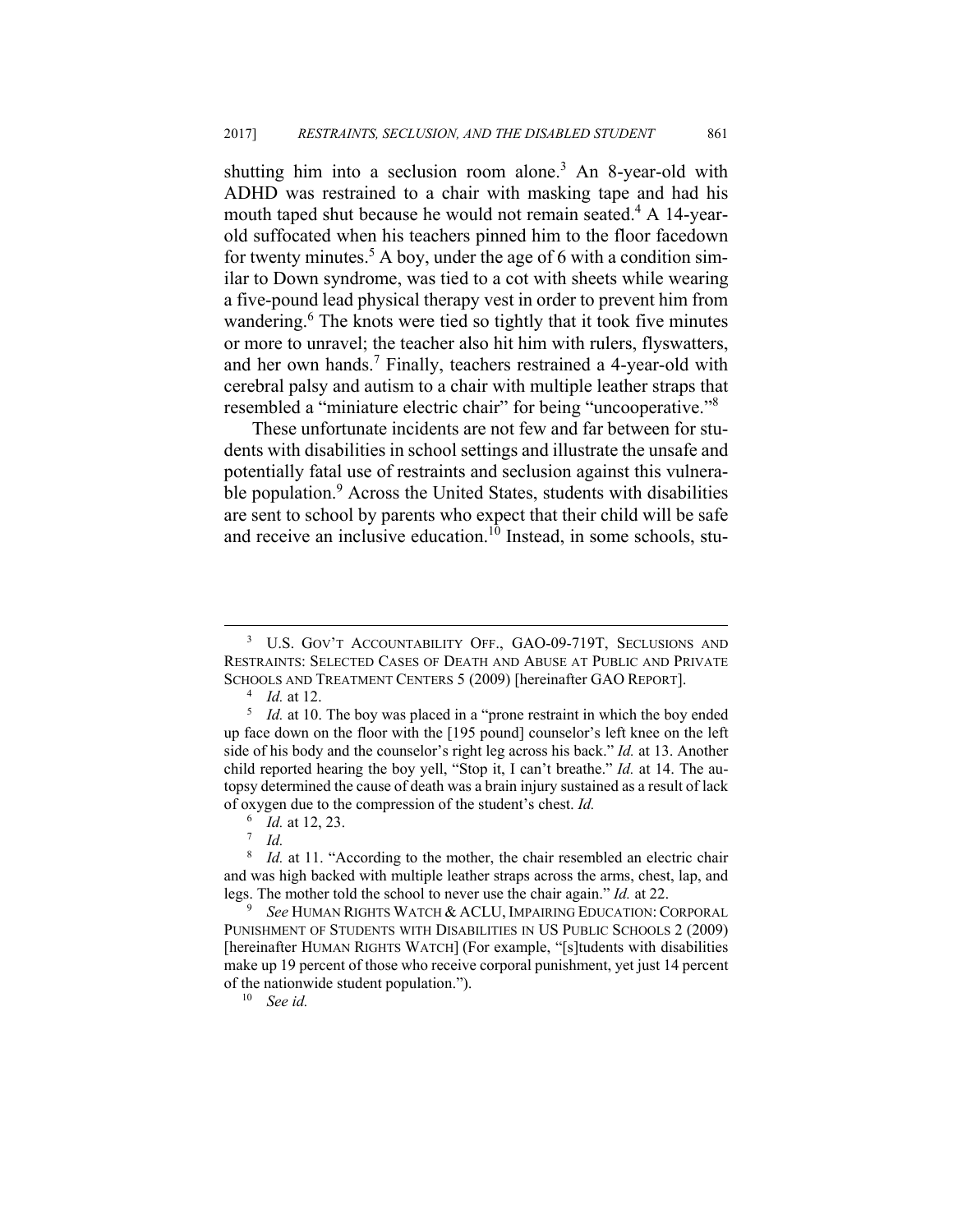dents with disabilities are subjected to "violent discipline at disproportionately high rates."11 Many of these incidents occur because of a failure to accommodate or a misunderstanding with the student.<sup>12</sup> These misunderstandings have led to students with disabilities being disproportionately restrained or secluded.13 For instance, in 2009 the Government Accountability Office (GAO) found that at least twenty children nationwide, of the hundreds of cases reported and not investigated,<sup>14</sup> have reportedly died while being restrained or isolated over the course of two decades.15 Moreover, nationally, "students with disabilities make up 12 percent of the student population, but are 75 percent of the students who are physically restrained by adults in their schools[.]"16

In almost all institutions that receive federal funding for children, including Medicaid, federal rules restrict the practice of "physically restraining children or isolating them in rooms against their will."17 This includes psychiatric centers, nursing homes, and hospitals.<sup>18</sup> However, in public schools, isolating and restraining students is legal under federal law and "data suggests some schools

<sup>&</sup>lt;sup>11</sup> See id. "Students with disabilities—who are entitled to appropriate, inclusive educational programs that give them the opportunity to thrive—are subjected to violent discipline at disproportionately high rates." *Id.* 

<sup>12</sup> *See* Weissbrodt, et al., *Applying International Human Rights Standards to the Restraint and Seclusion of Students with Disabilities*, 30 LAW & INEQ. 287, 288 (2012). 13 *See id.* 

<sup>14</sup> *See* Vogell, *supra* note 2 (explaining that "underreporting" of the use of restraints and seclusion "is rampant"). 15 GAO REPORT, *supra* note 3, at 7–8. *See also* Vogell, *supra* note 2.

<sup>16</sup> *Federal Lawsuit Targets Shackling of Children with Disabilities in the Classroom*, ACLU (Aug. 3, 2015), https://www.aclu.org/news/federal-lawsuit-tar gets-shackling-children-disabilities-classroom. 17 Vogell, *supra* note 2. *See* NATIONAL DISABILITY RIGHTS NETWORK,

SCHOOL IS NOT SUPPOSED TO HURT: INVESTIGATIVE REPORT ON ABUSIVE RESTRAINT AND SECLUSION IN SCHOOLS 12 (2009) [hereinafter NATIONAL DISABILITY RIGHTS NETWORK] ("[T]he Children's Health Act of 2000 protects children from abusive restraint and seclusion practices in facilities receiving Medicaid and other federal funding, such as hospitals, residential treatment centers and residential group homes, it does not explicitly protect children from such practices."). 18 Vogell, *supra* note 2; *see* NATIONAL DISABILITY RIGHTS NETWORK, *supra* 

note 17, at 12.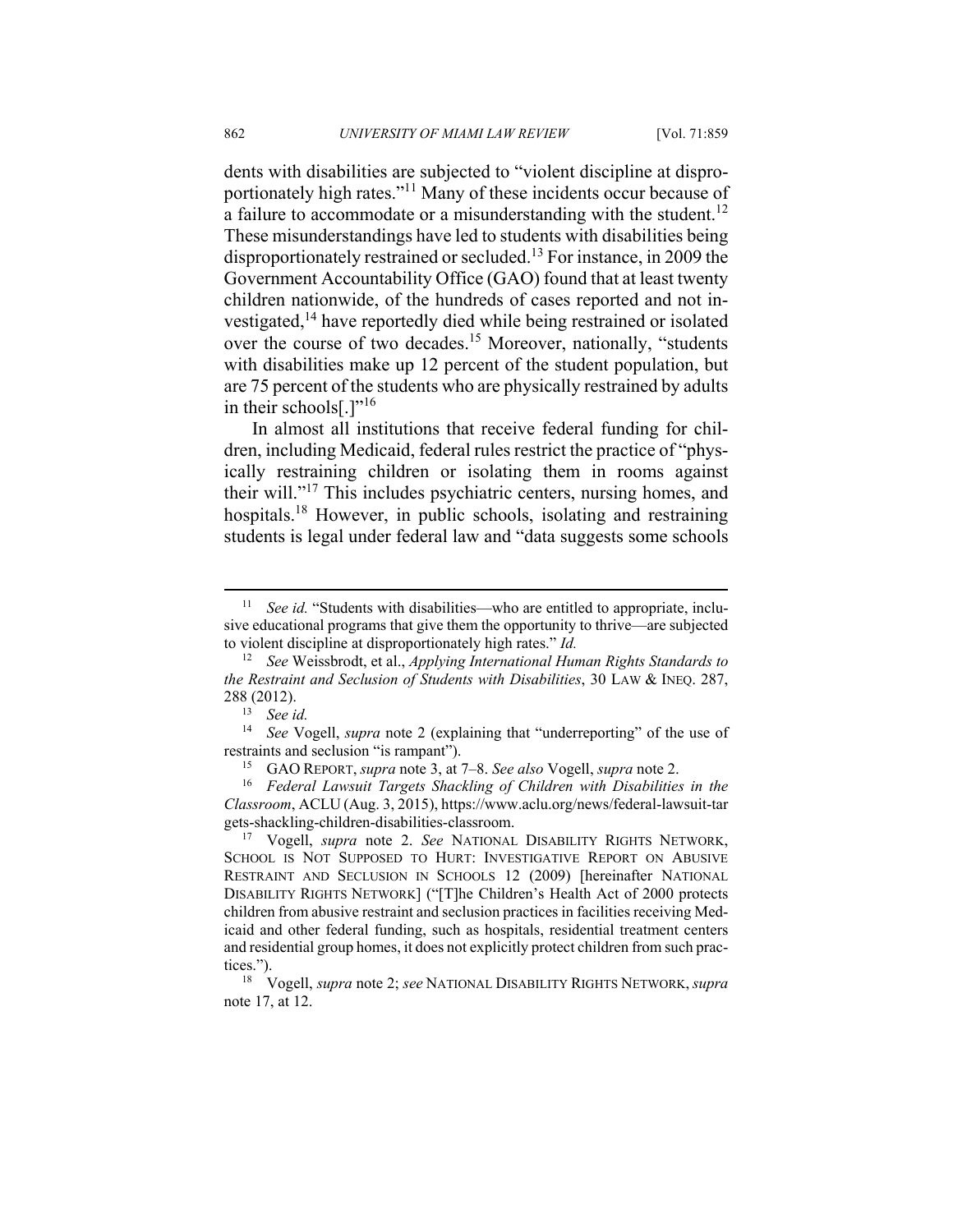still routinely rely on them to control children."19 Furthermore, state laws differ extensively and the lack of consistent guidelines allows for the possibility of abuse.<sup>20</sup>

Corporal punishment and the use of seclusion and restraints in schools are distinct from one another; but, researchers have found that the line between these practices is often crossed.<sup>21</sup> In school settings, the practice of restraining and secluding children with disabilities for student safety has crossed-over into a form of corporal punishment that infringes upon the students' ability to receive an inclusive education.<sup>22</sup> The use of restraints and seclusion in schools is being used for purposes beyond guaranteeing safety,<sup>23</sup> and instead, is being used to "punish and to force compliance."<sup>24</sup>

Further, there has been a trend toward teacher victimization, wherein teachers choose to restrain students because of "threats of injury or physical attacks from students."25 During the 2011–2012 school year, depending on the state, the percentage of public school teachers that reported being physically threatened ranged from 5% to  $18\%$ <sup>26</sup>. In terms of actually being physically attacked, the range was from 3% to 11%.<sup>27</sup> When a teacher is truly facing an imminent threat of violence, it may be necessary to employ physical restraints in order to protect the teacher and other students.<sup>28</sup> There are also

*bled Children*, PACIFIC STANDARD (Dec. 17, 2015), http://www.psmag.com/he alth-and-behavior/teachers-abusing-disabled-children ("Unfortunately, in many school districts and institutions, the use of restraint, seclusion, and, too often, pain and trauma, have become the default response to disabled children who don't perfectly obey commands."). 25 Susie Bucaro, *A Time Out Or A Knockout: Has the Use of Restraint Against* 

*Students With Disabilities Become A Form Of Corporal Punishment?*, 15 PUB. INT. L. REP. 62, 64 (2009).<br><sup>26</sup> SIMONE ROBERS, ET AL., NAT'L CTR. FOR EDUC. STAT.'S, U.S. DEP'T OF

EDUC., BUREAU OF JUST. STAT.'S, INDICATORS OF SCHOOL CRIME AND SAFETY: <sup>2013</sup> 24 (2014) [hereinafter INDICATORS OF SCHOOL CRIME]. 27 *Id.* 

 <sup>19</sup> Vogell, *supra* note 2 (For example, "[f]ederal data shows schools recorded 163,000 instances in which students were restrained in just one school year."); *see*  also NATIONAL DISABILITY RIGHTS NETWORK, *supra* note 17, at 12.<br><sup>20</sup> See Weissbrodt, *supra* note 12, at 287; GAO REPORT, *supra* note 3, at i.<br><sup>21</sup> See Weissbrodt, *supra* note 12, at 288.<br><sup>22</sup> See id. at 288–89.<br><sup>23</sup> Id

<sup>28</sup> *See* Bucaro, *supra* note 25, at 64.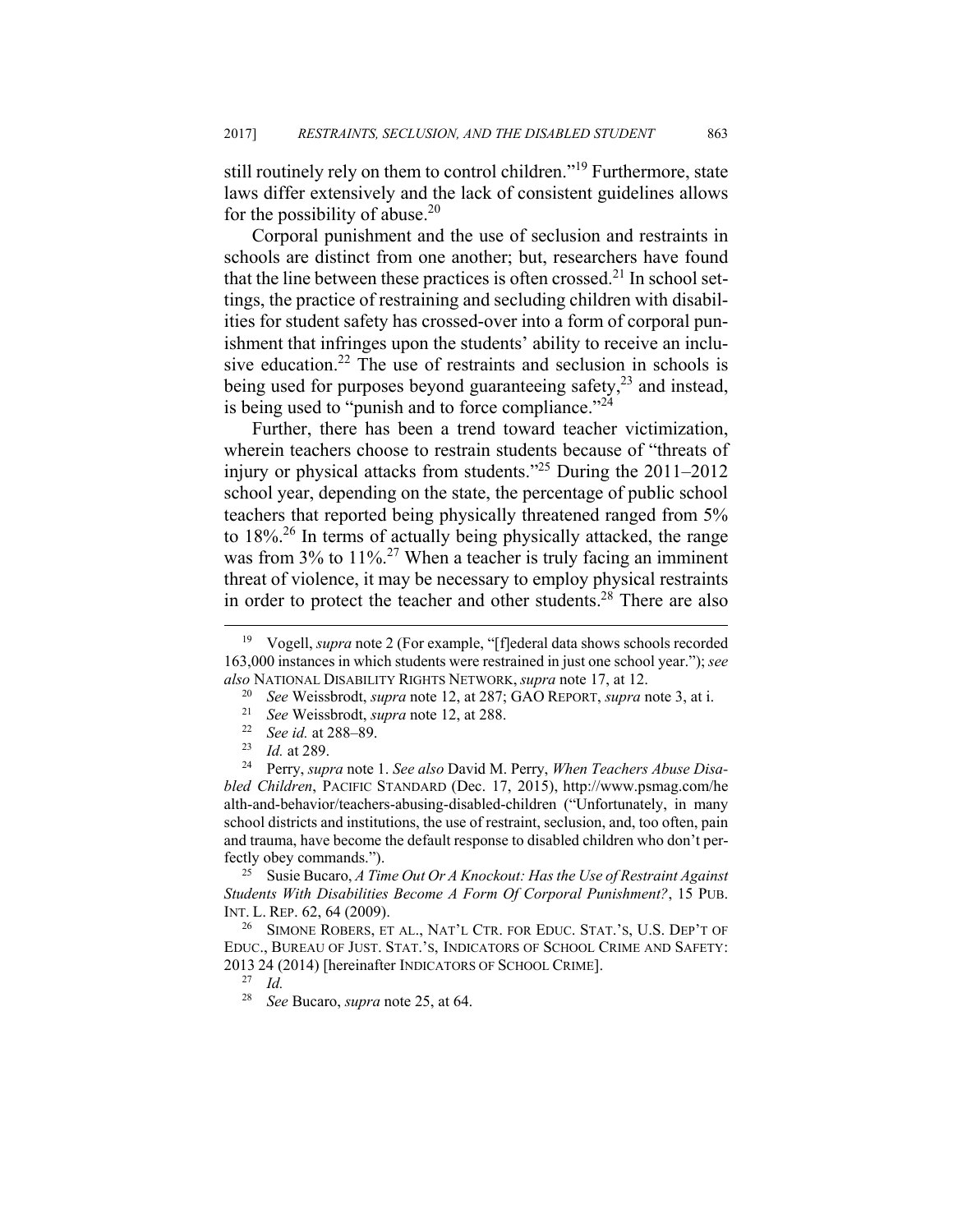many appropriate instances in which restraint is reasonable and proper for specific behaviors. For instance, if a student is throwing a chair at another student's head, the teacher should stop them, or if a student is trying to run into the street, the teacher should hold the student. However, the danger in using restraints and seclusion "lies in misuse: when corporal punishment becomes the answer to nonviolent misbehavior."29

This Comment argues that the use of restraints and seclusion on children with disabilities, beyond ensuring safety, has blurred into a form of corporal punishment that infringes upon the students' ability to receive an inclusive education. Part I of this Comment discusses the Individuals with Disabilities Education Act, the history and use of restraints and seclusion in the education system, the current laws (or lack thereof) and practice, and the different types of punishments used in the United States. Part II explores the disproportionate use of restraints and seclusion on children with disabilities, the effects of such punishments, and the school-to-prison pipeline that is plaguing the nation. Part III addresses current example cases from across the country and highlights a Kentucky case that has recently received significant media attention. Finally, Part IV proposes four different ways to improve the current system in the United States: passing comprehensive federal regulations on the use of seclusion and restraints on disabled students, having Congress ratify the Children's Rights Convention (CRC), having Congress ratify the Convention on the Rights of Persons with Disabilities (CRPD), and/or national implementation of Positive Behavior Intervention and Support (PBIS).

## I. RESTRAINTS, SECLUSION, CORPORAL PUNISHMENT, AND THE FAILURE OF THE EDUCATION SYSTEM

Clearly, teachers and school districts face severe behavioral challenges and sometimes serious safety issues with students, particularly students with developmental disabilities and emotional disturbance; nevertheless, restraint and seclusion only exacerbate the problem, and even instances that do not

29 *See id.*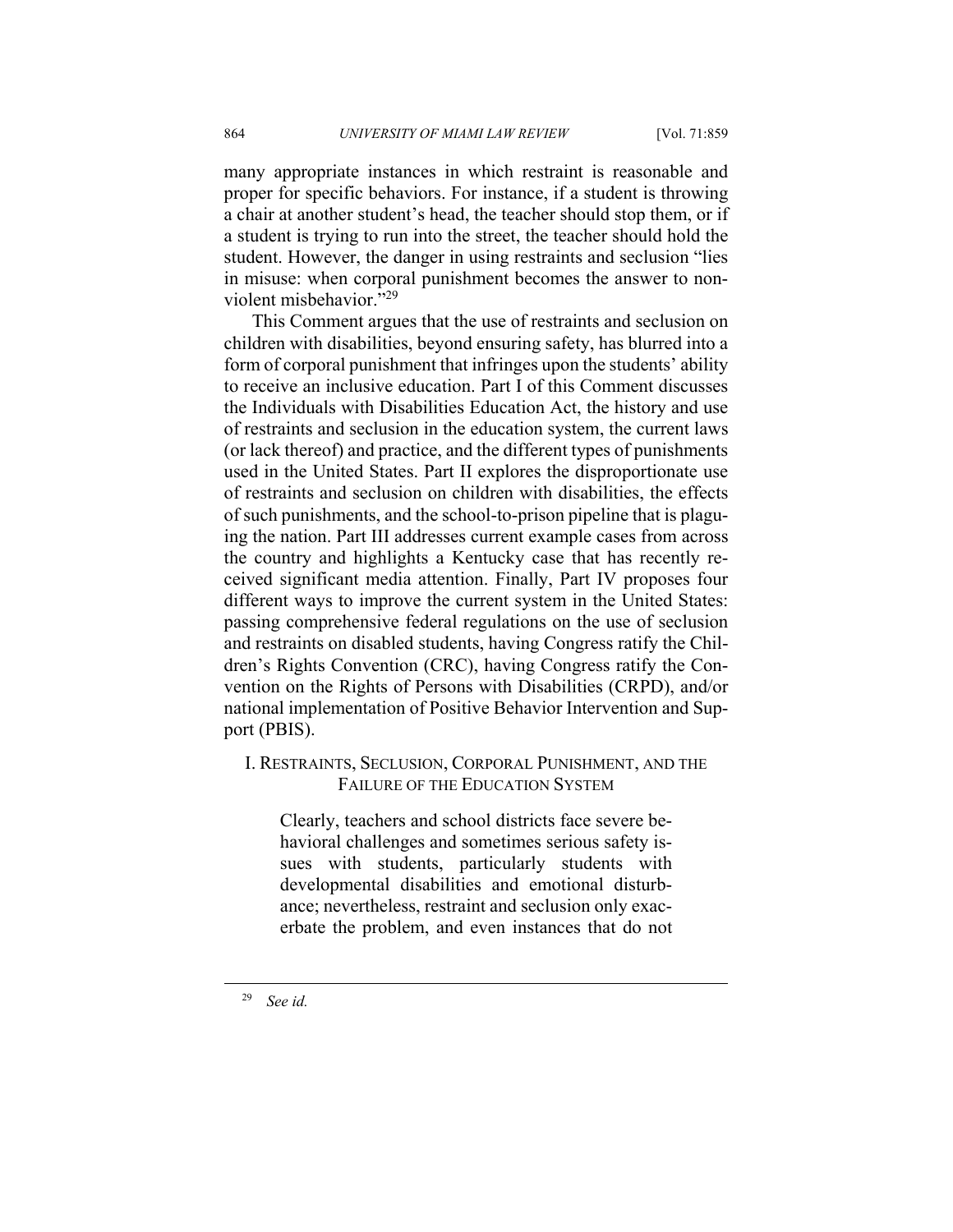cause death may seriously injure a child both physically and psychologically.<sup>30</sup>

## A. *Disabled Children and the Individuals with Disabilities Education Act*

When it comes to students with disabilities and education, the Individuals with Disabilities Education Act is the governing federal law:

> The Individuals with Disabilities Education Act (IDEA) is a law ensuring services to children with disabilities throughout the nation. IDEA governs how states and public agencies provide early intervention, special education and related services to more than 6.5 million eligible infants, toddlers, children and youth with disabilities.<sup>31</sup>

IDEA requires that all fifty states ensure students with disabilities are entitled to a Free and Appropriate Public Education (FAPE).32 FAPE provides that "[a]n appropriate education allows a child to make educational progress, and to prepare and equip her to further her education, live independently and participate in the workforce."<sup>33</sup> IDEA came about as a response to the inadequate state-run institutions that were providing minimal accommodations to disabled children and to allow the millions of disabled students who were excluded from schools to receive an education.<sup>34</sup> Under IDEA's "least restrictive environment" requirement, disabled stu-

 <sup>30</sup> Darcie Ahern Mulay, *Keeping All Students Safe: The Need for Federal Standards to Protect Children from Abusive Restraint and Seclusion in Schools*, 42 STETSON L. REV. 325, 333 (2012). 31 *Building the Legacy: IDEA 2004*, ED.GOV, http://idea.ed.gov (last visited

Feb. 1, 2016). 32 *See* U.S. Dep't of Educ., Office for Civil Rights, *Free Appropriate Public* 

*Education for Students With Disabilities: Requirements Under Section 504 of The Rehabilitation Act of 1973* (Aug. 2010), https://www2.ed.gov/about/offices/ list/ocr/docs/edlite-FAPE504.html#textnote5.

<sup>33</sup> Bucaro, *supra* note 25, at 63. 34 *See* Jennifer Noud, *The Use of Restraint and Seclusion on Disabled Students Is a Violation of Their Procedural and Substantive Due Process Rights*, 39 NOVA L. REV. 265, 272 (2015).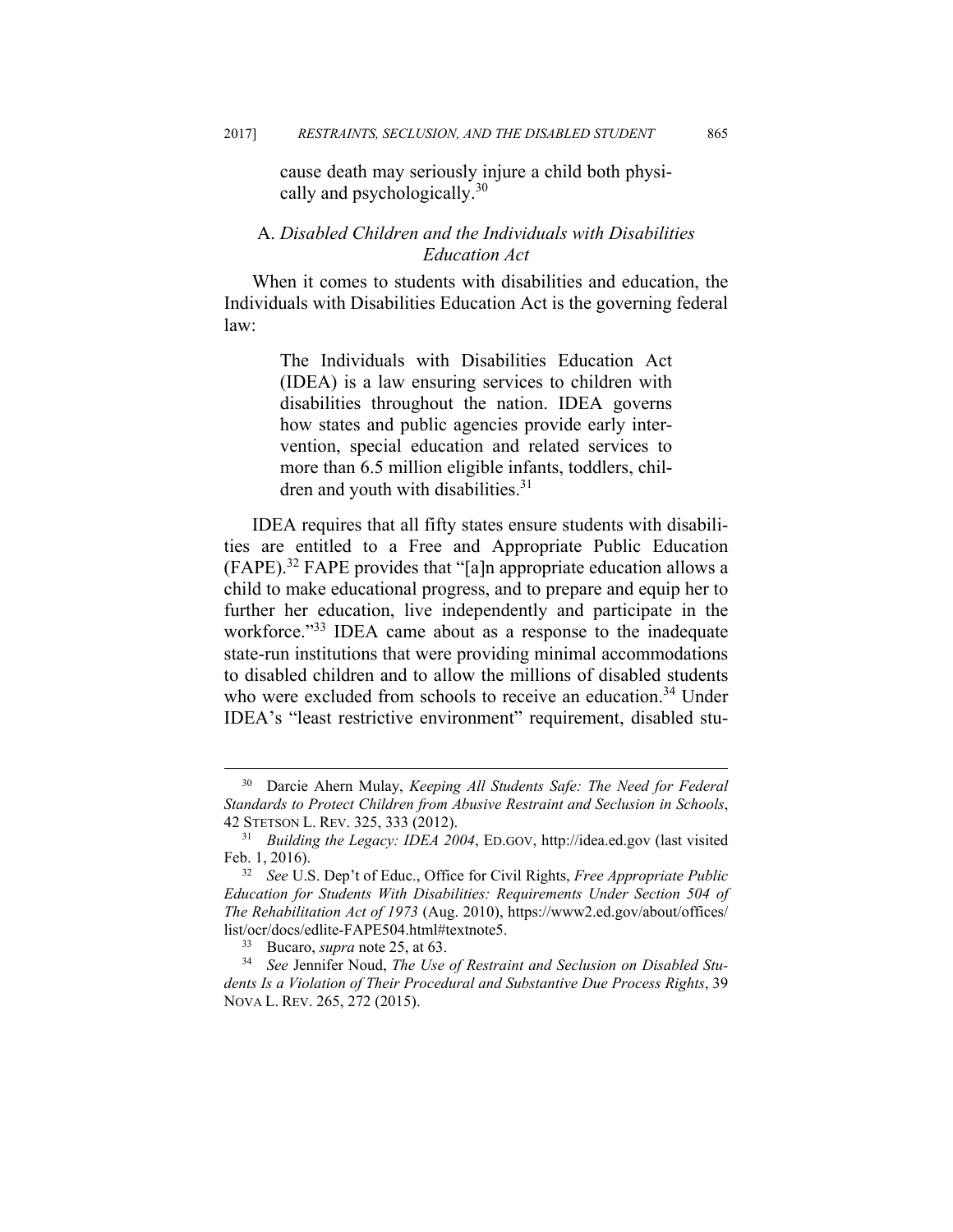dents are now educated with nondisabled students to the greatest appropriate extent.<sup>35</sup> Disabled students are now safeguarded and accommodated in the education system and should only be removed from the regular classroom when their disability is so severe that an education in regular classes cannot be reasonably achieved.<sup>36</sup> However, IDEA fails to provide directions as to the appropriate balance between the disabled student's ability to receive an appropriate education and the requirement that the disabled child be educated "to the maximum extent appropriate" with nondisabled children.<sup>37</sup> Thus, it all comes down to the judgment of the child's Individualized Education Program (IEP) team to configure the correct balance.<sup>38</sup>

When a student qualifies for IDEA assistance, the student receives an IEP.39 The IEP is a "document that explains the goals of the student and what services are to be provided to the student."40 Moreover, the IEP, which is developed by both parents and school personnel, is personalized to each individual child and includes what specific disciplinary action is to be used on the child.<sup>41</sup> If state law permits the use of certain restraints, the IEP team must consider whether its use is consistent with the terms of that particular IEP.<sup>42</sup> However, overall, IDEA "does not explicitly prohibit the use of physical restraint or other forms of corporal punishment."43 This means that "there are no specific bright line rules within the IDEA context that provide school employees with clear guidance as to when it is proper or improper to implement restraint or seclusion with students with disabilities."<sup>44</sup> This lack of proper guidance thus

 <sup>35</sup> *See* Anne Proffitt Dupre, *A Study in Double Standards, Discipline, and the Disabled Student*, 75 WASH. L. REV. 1, 9 (2000).<br><sup>36</sup> *See id.* at 9–10.<br><sup>37</sup> *See id.* at 10.<br><sup>38</sup> *See id.* at 8<sup>9</sup>

<sup>39</sup> *See id.* at 8. 40 Noud, *supra* note 34, at 273. 41 *See id.* at 273; *see also* Dupre, *supra* note 35, at 8; Bucaro, *supra* note 25, at 64; GAO REPORT, *supra* note 3, at 3. 42 *See* Bucaro, *supra* note 25, at 64; *see also* GAO REPORT, *supra* note 3, at

<sup>3. 43</sup> *See* Bucaro, *supra* note 25, at 63. 44 Janet R. Decker and Patrick Ober, *The Inadequacy of Restraints and Se-*

*clusion Regulation: A Façade of Legal Recourse*, 338 WEST'S ED. LAW REP. 1, 16 (2017).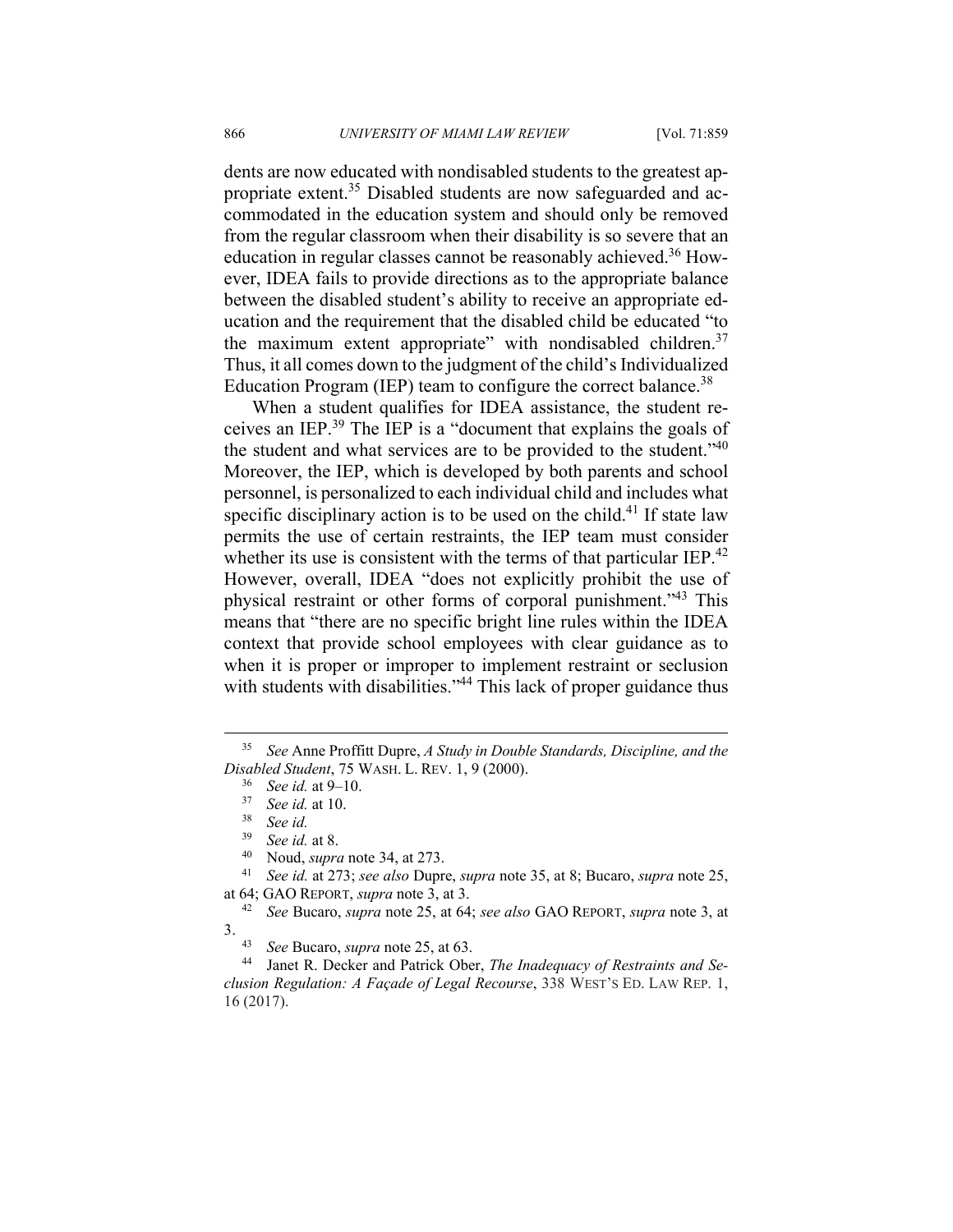possibly allows for the misuse of restraints and seclusion on students with disabilities.

## B. *History and Use of Restraints, Seclusion, and Corporal Punishment in Schools*

Under human rights law, corporal punishment is defined as "any punishment in which physical force is used and intended to cause some degree of pain or discomfort."<sup>45</sup> Further, under United States state or federal law, there is no comprehensive definition of corporal punishment.46 Historically, corporal punishment dates back to the colonial period in American schools.<sup>47</sup> A parent's common-law privilege to discipline his or her child was extended to teachers and gave a teacher the ability to use "reasonable force" that he/she felt was necessary "'for [the] proper control, training, or education"<sup>48</sup> of the child. In 1977, the United States Supreme Court finally heard a case that challenged corporal punishment in schools. In that case, Ingraham v. Wright,<sup>49</sup> the Court found and validated the constitutionality of corporal punishment in public schools and held that cruel and unusual punishment did not to apply to students.<sup>50</sup> The Court upheld school-teacher corporal punishment by justifying its decision on the fact that the "basic doctrine has not changed" and that "[t]he prevalent rule in this country today privileges such force as a teacher . . . reasonably believes to be necessary . . . ."<sup>51</sup>

In regard to restraints and seclusion, the original standards and definitions used by the Department of Education were promulgated by the Centers for Medicare and Medicaid in their regulations on psychiatric facilities.52 Currently, the Department of Education uses

 <sup>45</sup> M.J. Stephey, *Corporal Punishment in U.S. Schools*, TIME (Aug. 12, 2009), http://content.time.com/time/nation/article/0,8599,1915820,00.html (citation omitted).<br> $^{46}$  *See id.*<br> $^{47}$  *See Tir* 

<sup>47</sup> *See* Timothy Garrison, *From Parent to Protector: The History of Corporal Punishment in American Public Schools*, 16 J. CONTEMP. LEGAL ISSUES 115, 115 (2007). 48 *Id.* at 116 (quoting Carpenter v. Commonwealth, 44 S.E.2d 419, 423 (Va.

<sup>1947).&</sup>lt;br><sup>49</sup> Ingraham v. Wright, 430 U.S. 651 (1976).<br><sup>50</sup> Id at 671, 683

<sup>50</sup> *Id.* at 671, 683. 51 *Id.* at 661 (citations omitted). 52 *See* Weissbrodt, *supra* note 12, at 289.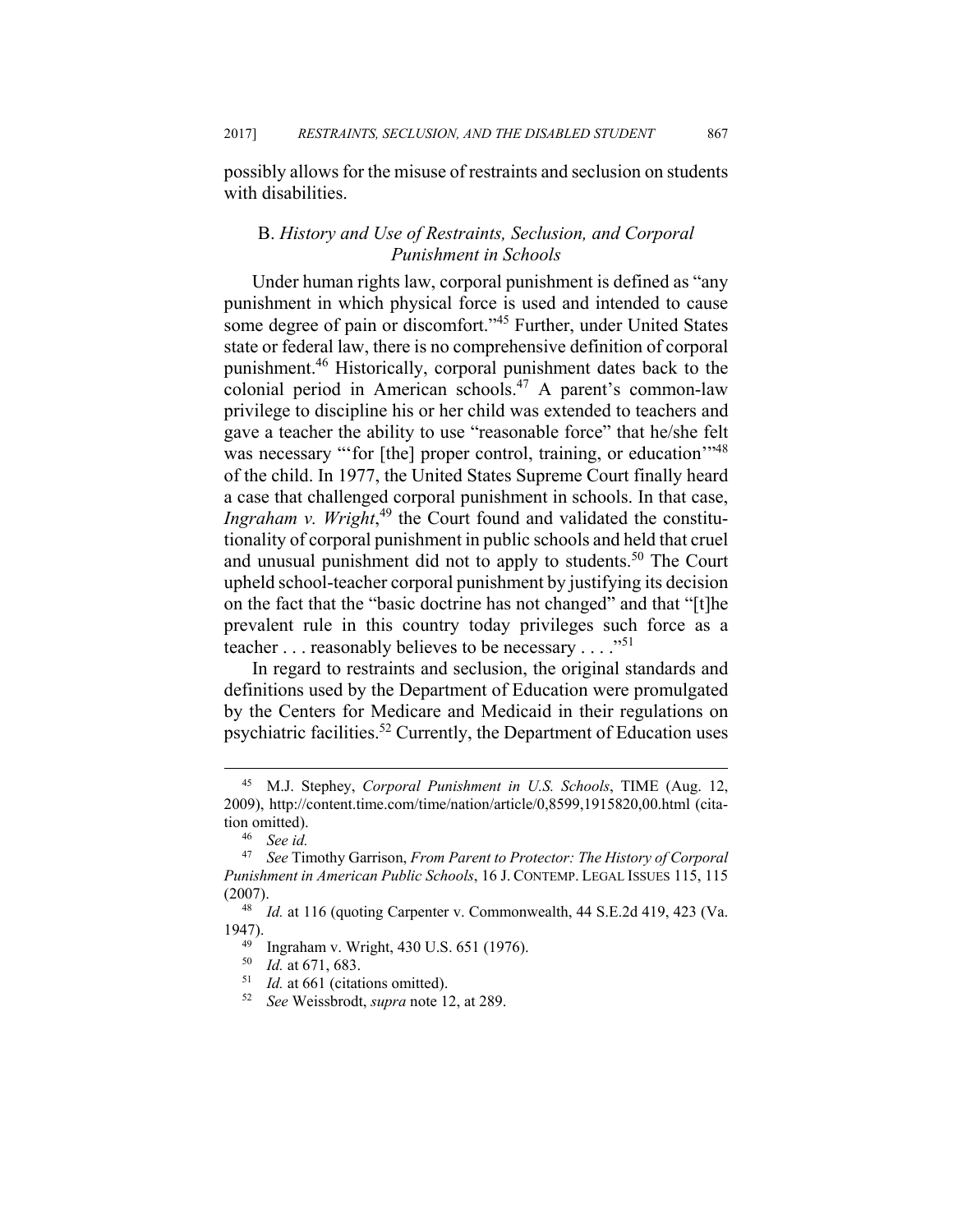the office of Civil Rights Data Collection's (CRDC) definition to define restraints and seclusions.53 Generally, restraints are divided into three categories: mechanical, physical or manual, and chemical.54 The CRDC defines a physical restraint as "[a] personal restriction that immobilizes or reduces the ability of a student to move his or her torso, arms, legs, or head freely."<sup>55</sup> Similarly, the term mechanical restraint is defined by the CRDC as "[t]he use of any device or equipment to restrict a student's freedom of movement,<sup>356</sup> while the definition of chemical restraints includes medication or drugs used to control behavior.<sup>57</sup> Finally, the CRDC defines seclusion as "[t]he involuntary confinement of a student alone in a room or area from which the student is physically prevented from leaving."58

Most frequently, schools in the United States use physical restraints;<sup>59</sup> however, there have also been reports of school officials using mechanical restraints like duct tape to bind students to chairs or to gag them.60 One type of physical restraint is the face-down prone restraint.61 Placing a child in a face-down prone restraint restricts the child's ability to breathe, while teachers or staff simultaneously immobilize the students' extremities.<sup>62</sup> The face-down prone restraint is one of the most "lethal school practices" because using it on a student may cause a sudden respiratory arrest or fatal cardiac arrhythmia.63 Further, non-lethal consequences of prone restraints can lead to muscle injuries, blunt trauma to the head, lacerations, cerebral oxygen deprivation, psychological trauma, or abrasions. $64$ 

 <sup>53</sup> U.S. DEP'T OF EDUC., RESTRAINT AND SECLUSION: RESOURCE DOCUMENT 10 (2012) [hereinafter RESOURCE DOCUMENT].<br><sup>54</sup> *See* Mulay, *supra* note 30, at 328.<br><sup>55</sup> RESOURCE DOCUMENT, *supra* note 53, at 10.<br><sup>56</sup> *Id.*<br><sup>57</sup> *See* Mulay, *supra* note 30, at 328.

<sup>57</sup> See Mulay, *supra* note 30, at 328.<br>
<sup>58</sup> RESOURCE DOCUMENT, *supra* note 53, at 10.<br>
<sup>59</sup> See Weissbrodt, *supra* note 12, at 289.<br>
<sup>61</sup> See Buence *supra* pote 25, at 63, 64

<sup>61</sup> *See* Bucaro, *supra* note 25, at 63–64. 62 *See* RESOURCE DOCUMENT,*supra* note 53, at 16; GAO REPORT, *supra* note 3, at 8. 63 *See* Bucaro, *supra* note 25, at 63–64; HUMAN RIGHTS WATCH, *supra* note

<sup>9,</sup> at 23. 64 HUMAN RIGHTS WATCH, *supra* note 9, at 23.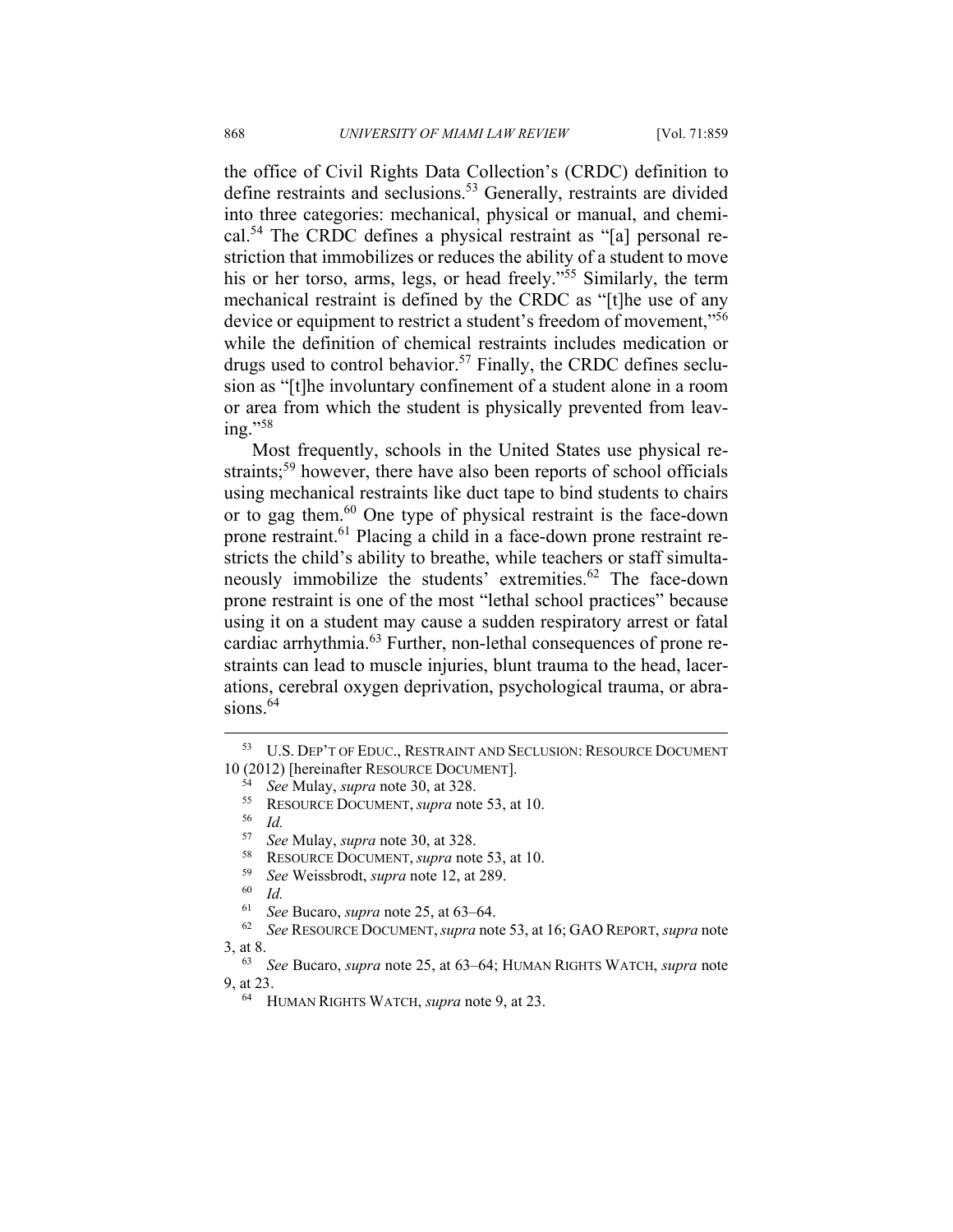Currently nineteen states allow corporal punishment; this includes hundreds of school districts.<sup>65</sup> Almost a quarter-of-a-million school children are subjected to this violent and degrading punishment every year.<sup>66</sup> In U.S. schools, most of the corporal punishment is inflicted in the form of paddling, which involves the student being hit on the buttocks several times with a wooden board.<sup>67</sup> However, punishment can come in many forms when a child is acting up.<sup>68</sup>

Furthermore, in the U.S., approximately 1,500 students are tied up or locked down every day by school officials.<sup>69</sup> Students are regularly subjected to punishment for behaviors related to their disabilities.70 For example, students with Tourette Syndrome, "a condition that causes involuntary vocal and physical tics, may be punished in part because of those tics."<sup>71</sup> Specifically, a boy with Tourette Syndrome had tics that included loud vocalizations; his teachers repeatedly restrained him and dragged him down a hallway even after the student attempted to explain that he could not control it.<sup>72</sup>

Restraint and seclusion can come in many forms to ensure obedience. Tactics to ensure compliance in educational settings today include being "pinned facedown on the floor, locked in dark closets, tied up with straps, bungee cords and duct tape, handcuffed, leg shackled, tasered or otherwise restrained, immobilized or placed in solitary confinement in order to bring [students] under control."<sup>73</sup> Nationwide, these tactics were used more than 267,000 times in the  $2012$  school year.<sup>74</sup> Of the students restrained, three-quarters of

 <sup>65</sup> *See* Rachel Chason, *As more schools ban paddling, others defend it*, USA TODAY (Jul. 18, 2014, 9:12 PM), http://www.usatoday.com/story/news/nation /2014/07/17/school-district-ban-paddling-rural-areas-defend/12421465/. 66 *See* HUMAN RIGHTS WATCH, *supra* note 9, at 2. 67 *Id.* at 3. 68 *See id.* 

<sup>69</sup> *See* John W. Whitehead, *Handcuffs, Leg Shackles and Tasers: The New Face of Punishment in the Public Schools,* THE RUTHERFORD INSTITUTE (Jan. 26, 2015), https://www.rutherford.org/publications\_resources/john\_whiteheads\_com mentary/handcuffs leg\_shackles\_and\_tasers\_the\_new\_face\_of\_punishment\_in the\_pu.<br>
<sup>70</sup> HUMAN RIGHTS WATCH, *supra* note 9, at 5.<br>
<sup>71</sup> *Id.* at 35.<br>
<sup>72</sup> *See id.* 

<sup>73</sup> Whitehead, *supra* note 69. 74 Vogell, *supra* note 2.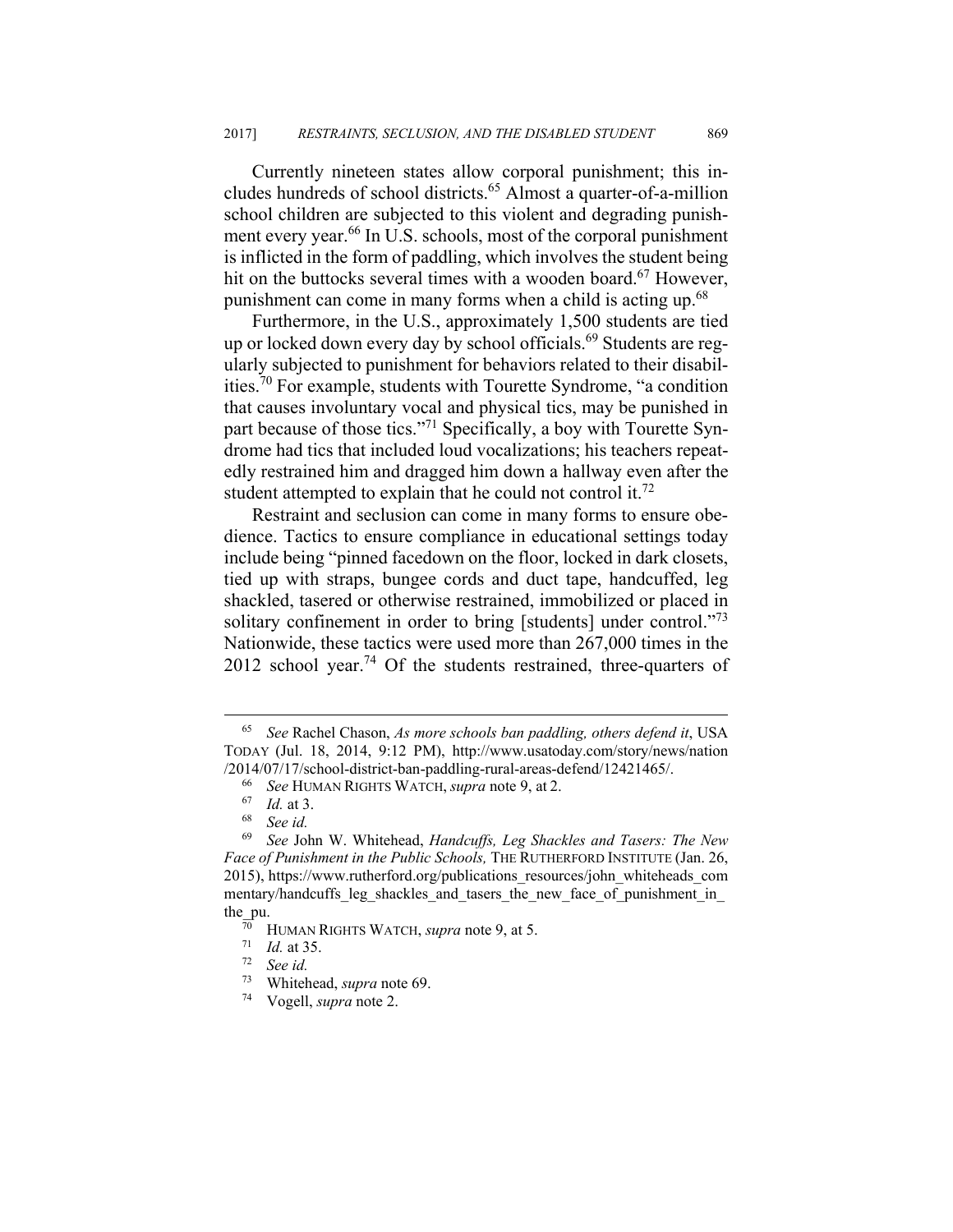them had "physical, emotional or intellectual disabilities."75 These tactics are all legal in public schools when employed by school officials or school resource officers.76 Every day, at least "500 students are locked up in some form of solitary confinement . . . whether it be a padded room, a closet or a duffel bag."<sup>77</sup> These rooms are sometimes called "scream rooms" and are usually isolated, unmonitored locked small rooms to place students in seclusion.<sup>78</sup> The rooms can often be as "small as four-feet-by-four-feet" and are sometimes padded.79 All of these examples can now be tied to the human rights definition of corporal punishment.<sup>80</sup> When using restraints and seclusion as a form of punishment, teachers and school officials are blurring the lines of its intended use and instead are using physical force for the "pain or discomfort" of the disabled child. $81$  Thus, the use of restraints and seclusion has blurred from being used for the safety of the child to being used to punish the child—morphing into a possible form of corporal punishment.

## C. *Current Laws and Practices*

#### 1. DEPARTMENT OF EDUCATION GUIDELINES

On May 15, 2012, the U.S. Secretary for the Department of Education, Arne Duncan, sent a letter to all Chief State School Officers and advised them of fifteen principles for "[s]tates, school districts, schools, parents, and other stakeholders to consider when developing or revising policies and procedures on the use of restraint and seclusion."<sup>82</sup> In the letter and following report, Mr. Duncan advised that the principles stressed in the report should be followed to prevent the need for use of restraints and seclusion and that "any behavioral intervention must be consistent with the child's rights to be

 $\frac{75}{76}$  *Id.* 

<sup>&</sup>lt;sup>76</sup> Whitehead, *supra* note 69.

<sup>77</sup> *Id.* 

 $\frac{78}{79}$  *Id.* 

<sup>79</sup> *Id.*

<sup>80</sup> *See* Stephey, *supra* note 45 ("Corporal punishment is defined under human-rights law as 'any punishment in which physical force is used and intended to cause some degree of pain or discomfort.'") (citation omitted). 81 *See id.*

<sup>82</sup> RESOURCE DOCUMENT, *supra* note 53, at iii.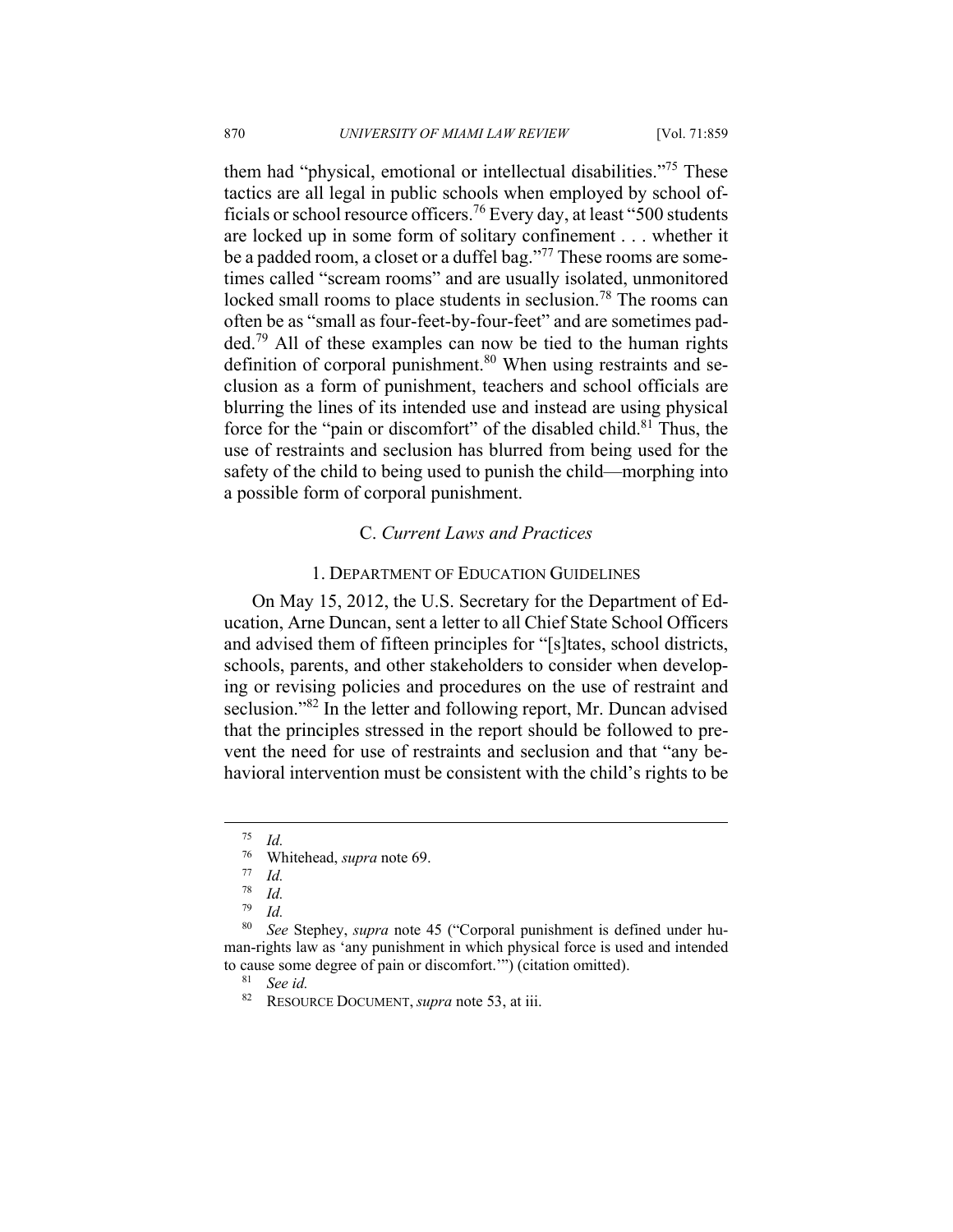treated with dignity and to be free from abuse."83 The Report found that "[t]here is no evidence that using restraint or seclusion is effective in reducing the occurrence of the problem behaviors that frequently precipitate the use of such techniques."<sup>84</sup>

Specifically, the Report discussed that the use of restraints and seclusion should be used only in exceptional circumstances when physical harm is imminent:

> Physical restraint or seclusion should not be used except in situations where the child's behavior poses imminent danger of serious physical harm to self or others and restraint and seclusion should be avoided to the greatest extent possible without endangering the safety of students and staff. Schools should never use mechanical restraints to restrict a child's freedom of movement.<sup>85</sup>

The Report used the GAO report, *Examining the Abusive and Deadly Use of Seclusion and Restraint in Schools*, 86 to determine the fifteen principles that schools should strive for. $87$  The GAO report found that there were no existing federal regulations, but an extensive assortment of differing state regulations, governing the use of restraints and seclusion in public schools.<sup>88</sup> Further, the GAO reported that there was a lack of national data that encompassed when and how often restraints and seclusion were being used in schools or of the scope of abuse stemming from the use of these practices in educational settings nationwide.<sup>89</sup>

The Department of Education urged educators to follow the fifteen principles, which include guidelines as to when to use restraints and seclusion, how teachers should be trained, school policies on restraint and seclusion, and the necessity of documenting restraint

 $\begin{array}{cc} 83 & Id. \\ 84 & I. \end{array}$ 

<sup>84</sup> *Id.* at 2. 85 *Id.*

<sup>86</sup> *See generally* GAO REPORT, *supra* note 3. 87 RESOURCE DOCUMENT, *supra* note 53, at 6. 88 *Id.* at 7. 89 *Id.*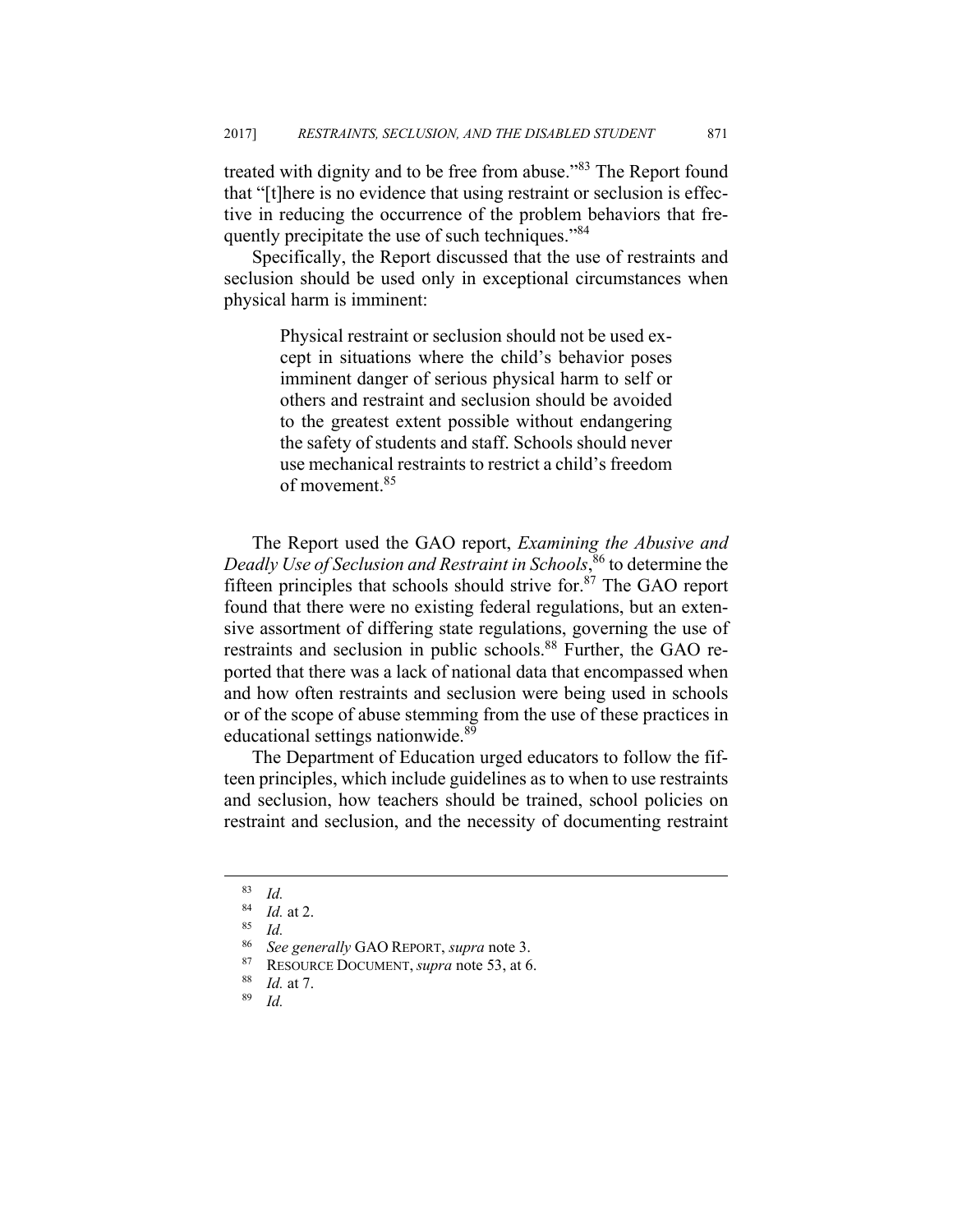and seclusion incidents.<sup>90</sup> Moreover, the fifteen principles "exemplify how to reduce or eliminate restraint and seclusion school wide" and offer guidelines to "ensure the students' safety as well as the safety of the adults."<sup>91</sup>

### 2. LAWS AND PRACTICE: UNITED STATES AND INTERNATIONAL

With no federal law guidance, it is up to state governments to decide if laws should be enacted to prohibit the use of abusive restraints and seclusions in public schools. Currently, nineteen states have banned the controversial and sometimes fatal prone restraint<sup>92</sup> and eighteen have banned mechanical restraints.<sup>93</sup> Only Georgia prohibits seclusion completely.94 Furthermore, most states do not require that parents be notified every time a child is subjected to restraint or seclusion, and only fifteen states require that parents be notified when their child is restrained or placed in seclusion every time it occurs.<sup>95</sup>

In the classroom, teachers and school personnel should not solely be trained in safely restraining students in emergency situations, but also in proactive strategies designed to teach appropriate behavioral skills to prevent these situations from happening at all.<sup>96</sup> The problem in most situations with the use of abusive restraints and seclusion is a lack of training in emergency-only safe restraints.  $97$ However, to protect students, absolute prohibition of certain dangerous restraints and seclusion, like the prone restraint, is necessary. Thus, restraints or seclusion should not be used to punish or exclude

<sup>93</sup> *Id.* The states that have banned mechanical restraints are Oregon, Wyoming, Colorado, Arizona, Kansas, Iowa, Wisconsin, Illinois, Ohio, Kentucky, West Virginia, Maryland, New York, Vermont, New Hampshire, Maine, Alabama, and Georgia. *Id.* 

<sup>90</sup> *See id.* at 12–13. 91 Noud, *supra* note 34, at 275–76. 92 Heather Vogell & Sisi Wei, *Can Schools in Your State Pin Kids Down? Probably.*, PROPUBLICA (Jun. 19, 2014), https://projects.propublica.org/graphics/ mapping-state-policies-on-student-restraint. The states that have banned the prone restraint are Washington, Oregon, Wyoming, Colorado, Kansas, Iowa, Illinois, Indiana, Ohio, Kentucky, West Virginia, Maryland, Delaware, Rhode Island, Vermont, New Hampshire, Maine, Alabama, and Georgia. *Id.* 

 $\frac{94}{95}$  *Id.* 

*Id.* 

<sup>96</sup> *See* RESOURCE DOCUMENT, *supra* note 53, at 18. 97 *See* Mulay, *supra* note 30, at 334.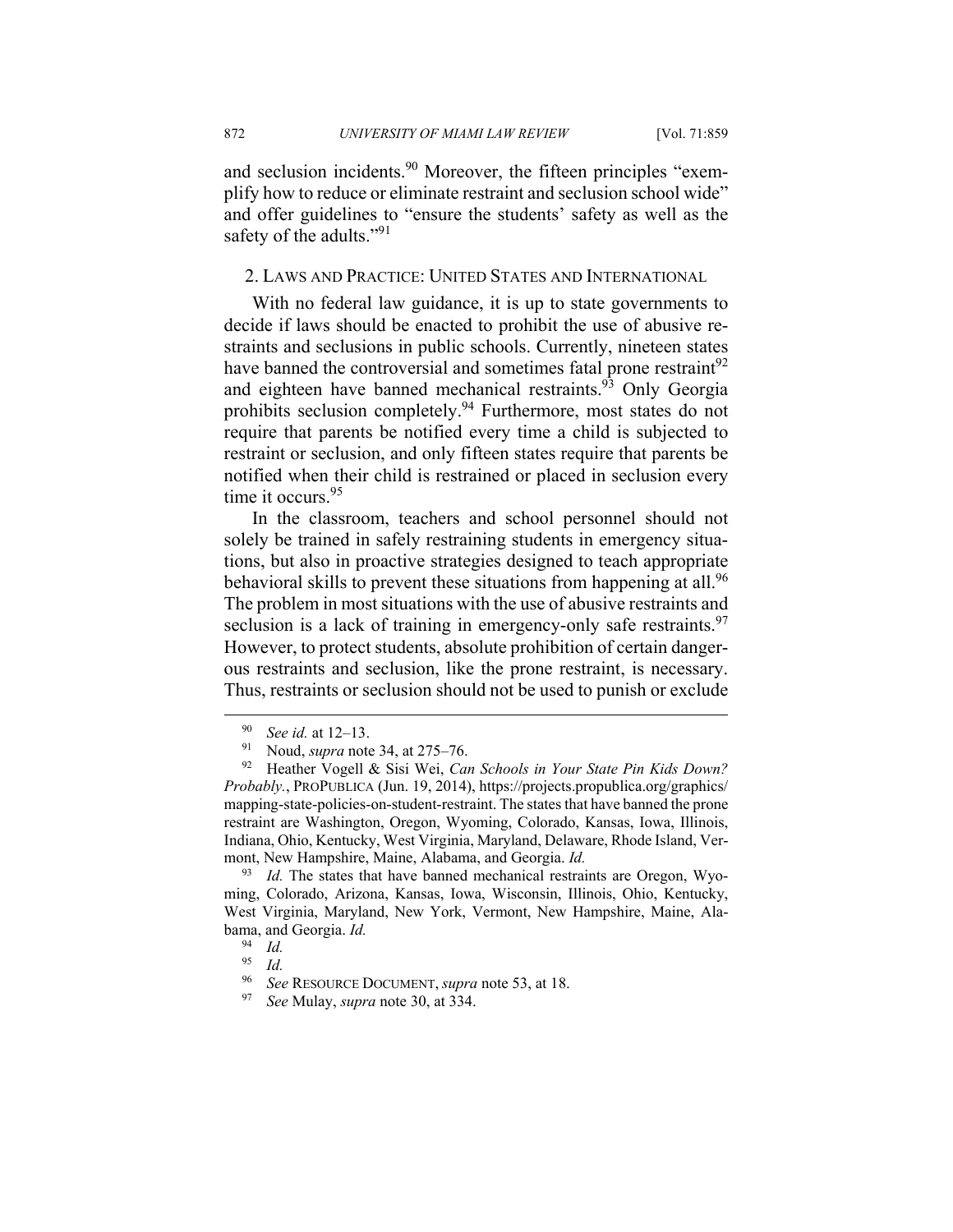and, to ensure that restraints and seclusions are used only during emergency situations, adequate teacher training is essential to guarantee teacher and student safety.<sup>98</sup>

Internationally, human rights laws prohibit certain forms of restraints and seclusion to ensure student safety because it infringes on the child's right to an education.<sup>99</sup> For example, in the United Kingdom, restraints should not be used as punishment, and certain restraints, like the seated double embrace and the double baskethold, are unacceptable on children.<sup>100</sup> Moreover, the United Nations General Assembly adopted the Principles for the Protection of Persons with Mental Illness and Improvement of Mental Health Care, which provides that physical restraint or involuntary seclusion should only be employed to "prevent immediate or imminent harm to the patients or others."101 This principle can also be applied to the use of restraints and seclusion of disabled students because it focuses on emergency situations.

According to human rights law, "physical force may only be used against students where it is absolutely necessary to protect a child or others, and even then the principle of the minimum necessary amount of force for the shortest period of time must apply."<sup>102</sup> In regard to the use of restraints and seclusion in school settings, the United States is out of step with international practice and jurisprudence because the practice and use has blurred into a form of corporal punishment.<sup>103</sup> For instance, the world's most universally ratified human rights treaty,<sup>104</sup> the Convention on the Rights of the

Mental Illness and the Improvement of Mental Health Care (Dec. 17, 1991).<br><sup>102</sup> HUMAN RIGHTS WATCH, *supra* note 9, at 3.<br><sup>103</sup> See HUMAN RIGHTS WATCH & ACLU, A VIOLENT EDUCATION: CORPORAL

<sup>&</sup>lt;sup>98</sup> See RESOURCE DOCUMENT, *supra* note 53, at 16, 18.<br><sup>99</sup> See HUMAN RIGHTS WATCH, *supra* note 9, at 58.<br><sup>100</sup> UNITED KINGDOM DEP'T OF EDUC., USE OF REASONABLE FORCE: ADVICE FOR HEADTEACHERS, STAFF AND GOVERNING BODIES 5, 6 (Jul. 2013). There are three prohibited restraints: "the 'seated double embrace' which involves two members of staff forcing a person into a sitting position and leaning them forward, while a third monitors breathing; the 'double basket-hold' which involves holding a person's arms across their chest; and the 'nose distraction technique' which involves a sharp upward jab under the nose." *Id.* at 6.<br><sup>101</sup> G.A. Res. A/46/119, annex, Principles for the Protection of Persons with

PUNISHMENT OF CHILDREN IN US PUBLIC SCHOOLS 2 (2008) [hereinafter A VIOLENT EDUCATION]. 104 HUMAN RIGHTS WATCH, *supra* note 9, at 60.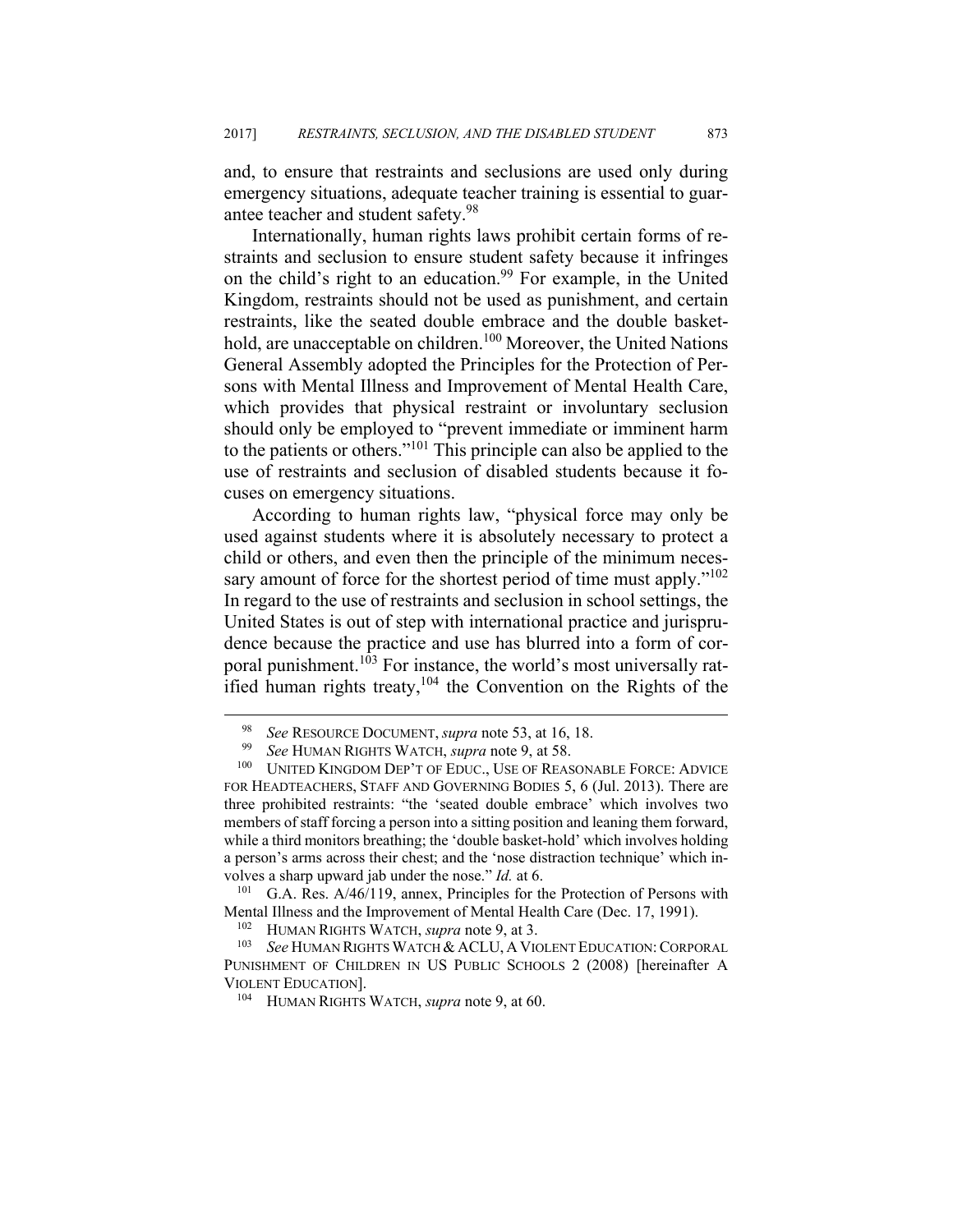Child (CRC), acknowledges a child's right to be free from any form of mental and physical violence.<sup>105</sup> In terms of corporal punishment generally, "106 countries outlaw the practice, including the United Kingdom and other European countries, following rulings on corporal punishment by the European Court of Human Rights."<sup>106</sup> The United States is a signatory to the CRC; however, the practice of using restraints and seclusion as a form of punishment still continues in United States schools even though it is prohibited in various settings, including most juvenile correctional facilities.<sup>107</sup>

## II. CHILDREN WITH DISABILITIES DISPROPORTIONALLY RESTRAINED AND SECLUDED

#### A. *The Disproportionate Use of Restraints and Seclusion*

The use of restraints and seclusion on students with disabilities is disproportionate to the rest of the student population.<sup>108</sup> The harmful and damaging use of restraint and seclusion mostly impacts children with disabilities such as attention deficit hyperactivity disorder, autism, developmental disorder, and emotional disturbance.<sup>109</sup> The disproportionate use of these tactics as punishment can be attributed to the school system's "failure to properly recognize the prevalence of these disabilities within a set of students."110 For example, under the emotional disability (ED) category, most of the students who qualify for special education have a psychiatric disability and "are likely to manifest [these disabilities] as behavioral issues."<sup>111</sup>

Many ED students in special education placement face an elevated chance of restraint or seclusion because the focus is on the behavior instead of receiving the "individualized treatment necessary to respond to such complex mental health disabilities."<sup>112</sup> Further, the federal criteria for the category of ED is based on behavior and not diagnosis, even though most of the students in ED have an underlying psychiatric disability, and those underlying psychiatric

<sup>&</sup>lt;sup>105</sup> *Id.*<br>
<sup>106</sup> A VIOLENT EDUCATION, *supra* note 103, at 2.<br>
<sup>107</sup> *See* HUMAN RIGHTS WATCH, *supra* note 9, at 15.<br>
<sup>108</sup> *See* Weissbrodt, *supra* note 12, at 291.<br>
<sup>109</sup> *See* Mulay, *supra* note 30, at 332.<br>
<sup>110</sup>

 $\frac{111}{112}$  *Id.* 

<sup>112</sup> *See id.* at 292.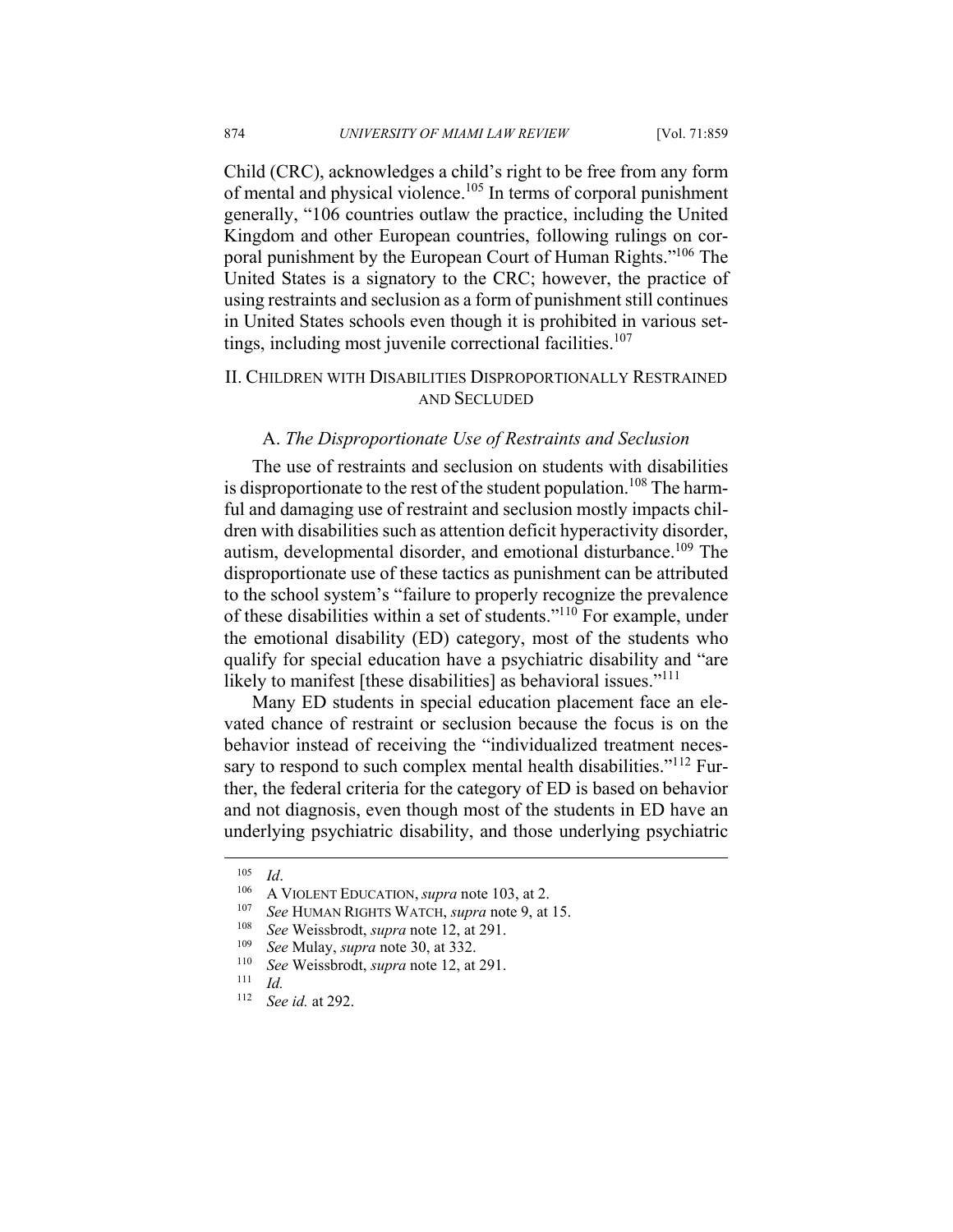disabilities may not be properly accommodated because they were never directly addressed.<sup>113</sup>

Students with disabilities, especially students of color with disabilities, are disproportionately subjected to restraints and seclusion, impeding their access to an inclusive education.<sup>114</sup> Further, "[s]tudents with disabilities make up 19 percent of those who receive corporal punishment, yet just 14 percent of the nationwide student population."115 According to the Department of Education Office for Civil Rights, students with disabilities are 12% of the student population, but 58% of those subjected to seclusion or involuntary confinement.116 Further, even though they constitute only 12% of the student population across the United States, students with disabilities represent 75% of those who are subjected to physical restraints at school to immobilize them or reduce their ability to move freely.117

Similarly, disabled African-American students represent 19% of students with disabilities, but 36% of the students who are restrained at school by mechanical restraints or equipment designed to restrict freedom of movement.<sup>118</sup> These numbers show the significantly disparate use of excessive force, restraints, and punishment skewed toward disabled children and disabled children of color in particular.

Significantly, these numbers may be inaccurate because of a fundamental problem: lack of reporting. In 2012, there were 163,000 instances where students were restrained (physically held down) according to federal data.<sup>119</sup> Also, in 2012, students were placed roughly 104,000 times in scream rooms and there were 7,600 reports of students being placed in mechanical restraints like handcuffs or

<u>.</u>

<sup>&</sup>lt;sup>113</sup> See id.<br><sup>114</sup> See "C

<sup>114</sup> *See "Corporal Punishment in Schools and Its Effect on Academic Success" Joint HRW/ACULU Statement*, HUMAN RIGHTS WATCH (Apr. 15, 2010, 6:52 PM), https://www.hrw.org/news/2010/04/15/corporal-punishment-schools-andits-effect-academic-success-joint-hrw/aclu-statement.<br><sup>115</sup> HUMAN RIGHTS WATCH, *supra* note 9, at 2.<br><sup>116</sup> See U.S. DEP'T OF EDUC. OFFICE FOR CIVIL RIGHTS, CIVIL RIGHTS DATA

COLLECTION: DATA SNAPSHOT: SCHOOL DISCIPLINE 1 (2014) [hereinafter DATA SNAPSHOT].<br><sup>117</sup> *Id.*<br><sup>118</sup> *Id.* at 10.

<sup>&</sup>lt;sup>119</sup> Vogell, *supra* note 2.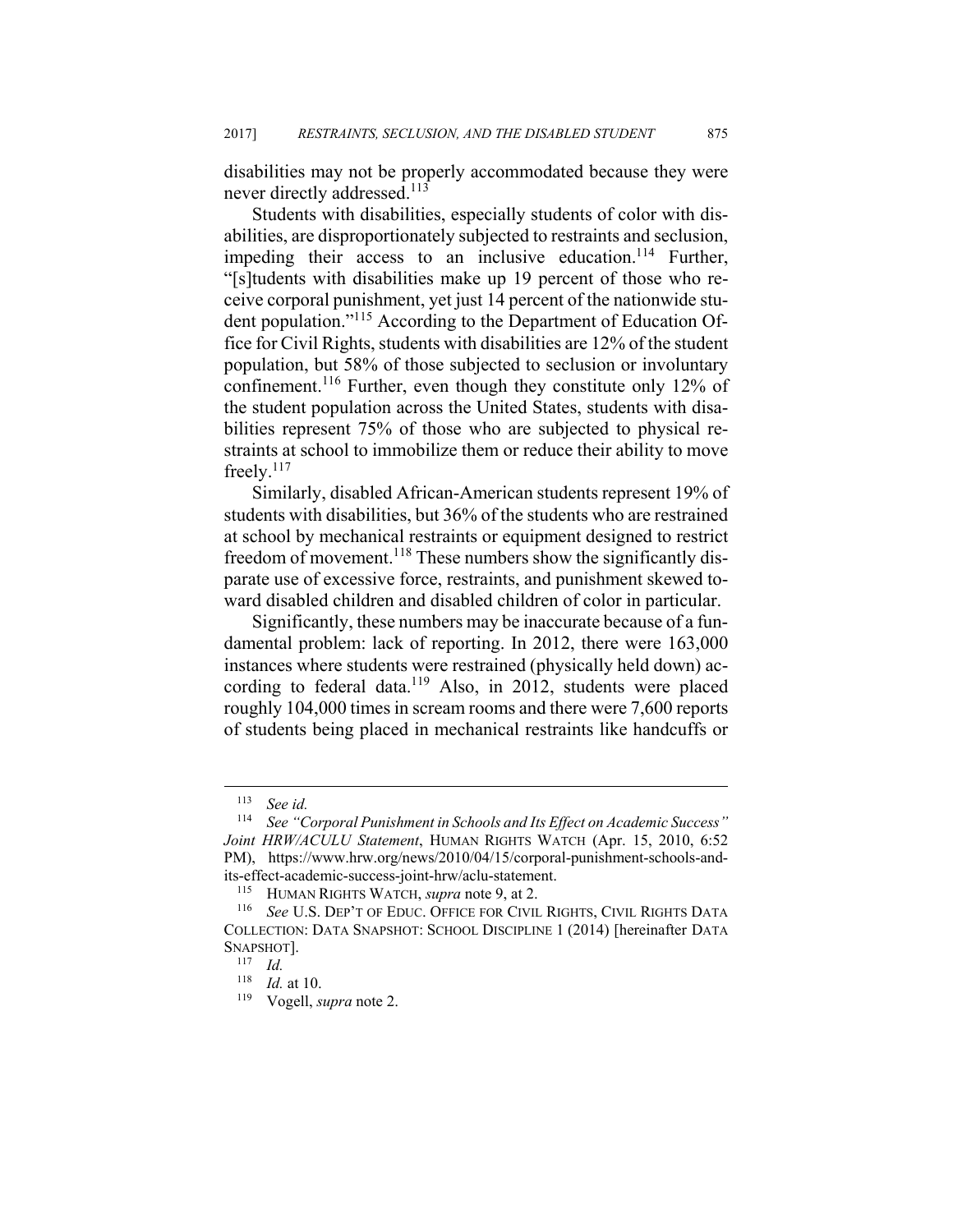straps.<sup>120</sup> However, there is reason to believe even more cases exist, especially for children with autism or those experiencing emotional and behavioral issues.<sup>121</sup> These students are either too young, distressed, or too limited in their ability to communicate what goes on in school.122 Children with disabilities are especially vulnerable because they often have a history of behavioral problems, which may undermine their credibility when reporting abuse.<sup>123</sup> In other situations, the child's increased agitation can cause a "more forceful and longer application of restraint until the child succumbs and sometimes stops breathing."124

Furthermore, many school systems fail to report all incidents to the federal government:<sup>125</sup> "Fewer than one-third of the nation's school districts reported using restraints or seclusions even once during the school year."<sup>126</sup> Thus, the number of students with disabilities that are subjected to restraints and seclusion as punishment could be significantly higher.<sup>127</sup> Reporting the incidents could be a way to have the essential information to ascertain the problems and attempt to find a meaningful solution.<sup>128</sup>

## B. *The Lasting Effects: Anxiety, Fear, Depression, and PTSD*

The most lasting effect of the misuse and abuse of students with restraints or seclusion is "most tragically, death."129 Other than in the most extreme circumstances, using restraints and seclusion, not for safety, but for punishment, only intensifies the problem and can cause serious psychological and physical injuries.130 For example, a

 $\frac{120}{121}$  *Id.* 

<sup>121</sup> *See* Whitehead, *supra* note 69; *see also* Mulay, *supra* note 30, at 328 ("Although there is a disproportionate use of restraint and seclusion on children with disabilities, reports have also focused on the fact that this is not solely a disability issue, and the absence of documentation and reporting makes an accurate estimate of who is being restrained and secluded impossible.").<br><sup>122</sup> See id.<br><sup>123</sup> See Mulay, gunus note 20, et 222, 22

<sup>123</sup> *See* Mulay, *supra* note 30, at 332–33. 124 *Id.*

<sup>125</sup> HUMAN RIGHTS WATCH, *supra* note 9, at 30. 126 Vogell, *supra* note 2. 127 *See id.* 

<sup>128</sup> *See* RESOURCE DOCUMENT, *supra* note 53, at 22–23. 129 *Id.* at 2; *see also* GAO REPORT, *supra* note 3, at 5 (13-year-old disabled boy committed suicide after being placed in a seclusion room). 130 *See* NATIONAL DISABILITY RIGHTS NETWORK, *supra* note 17, at 8.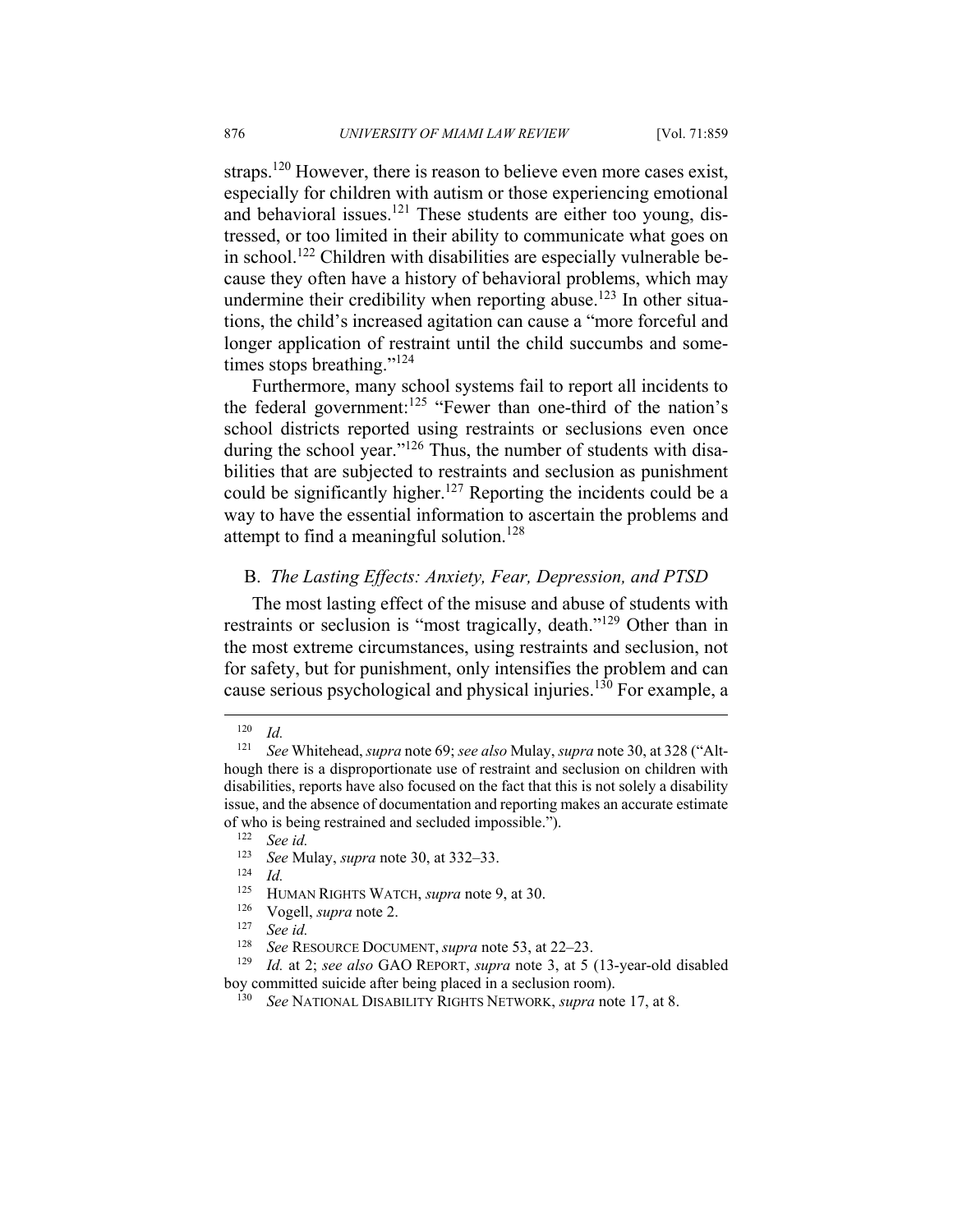nonverbal 9-year-old autistic boy was restrained regularly at school and would come home with a fat lip, black eye, scrapes on his back, and bruises on his arm.131 His teachers restrained him in a chair with a lap belt and the resulting trauma caused the student constant anxiety about going to school, such that he would regularly vomit.<sup>132</sup>

According to researchers, the techniques of restraint and seclusion have led to increased agitation, higher rates of anxiety, depression, and more disruptive behavior in children.<sup>133</sup> Furthermore, researchers have continually concluded that there are detrimental effects rather than therapeutic benefits from restraints and seclusion.134 For example, one study asked children who were secluded to draw pictures of people being secluded and "[t]he pictures they drew . . . conveyed punishment, with children crying and pleading for help."135 Similarly, restraints and seclusion, as a form of punishment, cause lasting injuries and barriers to education.<sup>136</sup> Many victims of improper use of restraints and seclusion in schools sustain serious injuries including muscle injuries, bruising, and broken bones.137 The physical injuries are immediate and painful; however, it's the emotional and psychological injuries that last the longest. These types of punishments, in school settings, are humiliating and degrading and anger students to the point that they are more likely

<sup>131</sup> Vogell, *supra* note 2. 132 *Id.* 

<sup>133</sup> *See, e.g.*, Sandy K. Magee & Janet Ellis, *The Detrimental Effects of Physical Restraint As A Consequence For Inappropriate Classroom Behavior*, 34 J. APPLIED BEHAVIOR ANALYSIS 501, 502–04 (2001); NATIONAL DISABILITY RIGHTS NETWORK, *supra* note 17, at 15.<br><sup>134</sup> See, e.g., Magee & Ellis, *supra* note 133, at 504.<br><sup>135</sup> NATIONAL DISABILITY RIGHTS NETWORK, *supra* note 17, at 15.<br><sup>136</sup> See generally HUMAN RIGHTS WATCH, *supra* note 9, a

ries from the use of restraints include, but are not limited to, "cerebral and cerebellar oxygen deprivation (hypoxia and anoxia), lacerations, abrasions, injury to muscles, contusions or bruising, overheating, dehydration, exhaustion, blunt trauma to the head, broken neck, [etc] . . . ."); *see also* A VIOLENT EDUCATION, *supra* note 103, at 50.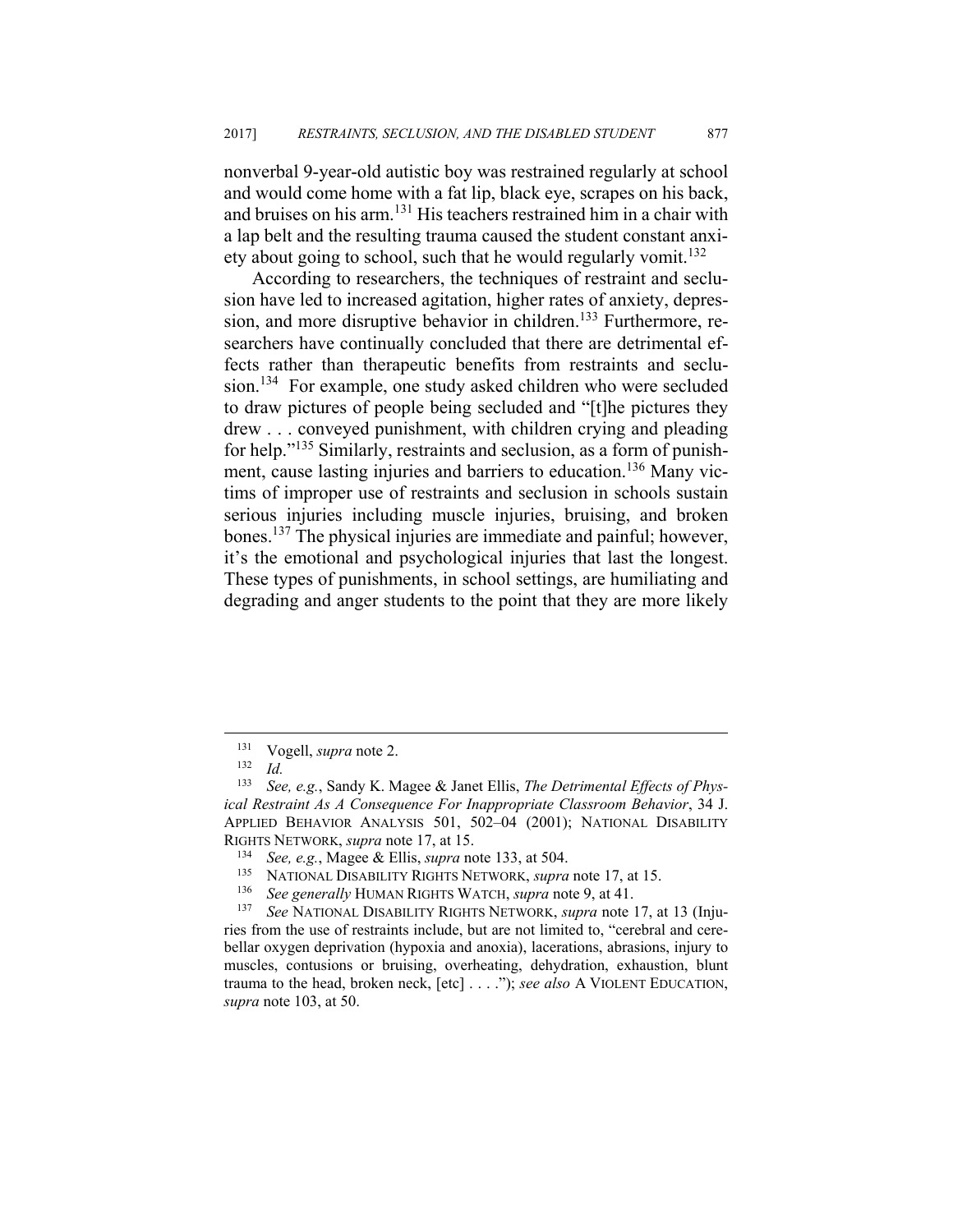to lash out at those around them.<sup>138</sup> For some students, physical punishment through restraints can aggravate their medical condition<sup>139</sup> or cause them to regress developmentally.<sup>140</sup>

According to the American Academy of Pediatrics, "[c]orporal punishment may adversely affect a student's self-image and school achievement and . . . it may contribute to disruptive and violent behavior."<sup>141</sup> Instead of making students with disabilities feel safe, schools' use of restraints and seclusion as punishment has traumatized these students, causing some to suffer from post-traumatic stress disorder (PTSD), nightmares, mistrust of adults in authority, despair, and delusion.<sup> $142$ </sup> The physical punishment being exerted on these students is not helping the situation and only succeeds in traumatizing the students further: "[t]here is no amount of force that can make someone less disabled. All you end up doing is intensifying trauma."<sup>143</sup>

### C. *School-to-Prison Pipeline Mentality*

Restraints and seclusion, when used as a form of physical punishment, erodes students' confidence in their teachers and their schools.<sup>144</sup> Already facing extreme barriers to education, students with disabilities can be "further excluded from the educational process through the use of physical punishment."145 When a student is restrained in handcuffs or dragged into a scream room for non-life threatening behavior (e.g., something as simple as talking back), this feeds into the school-to-prison pipeline mentality.<sup>146</sup> The school-toprison pipeline is "an epidemic that is plaguing schools across the

- 
- 

1

<sup>&</sup>lt;sup>138</sup> See A VIOLENT EDUCATION, *supra* note 103, at 54.<br><sup>139</sup> See HUMAN RIGHTS WATCH, *supra* note 9, at 44.<br><sup>140</sup> Id. at 45. Regression in development is particularly prominent for children on the autism spectrum. *Id.* For example, a student with congenital brain abnormalities and developmental disabilities regressed after excessive force used during "basket" holds. The boy became afraid and did not want anyone to touch him and needed to start using diapers again. *Id.* at 45–46.<br><sup>141</sup> A VIOLENT EDUCATION, *supra* note 103, at 54.<br><sup>142</sup> See Whitehead, *supra* note 69.<br><sup>143</sup> Perry, *supra* note 1.<br><sup>144</sup> See A VIOLENT EDUCATION, *supra* note 1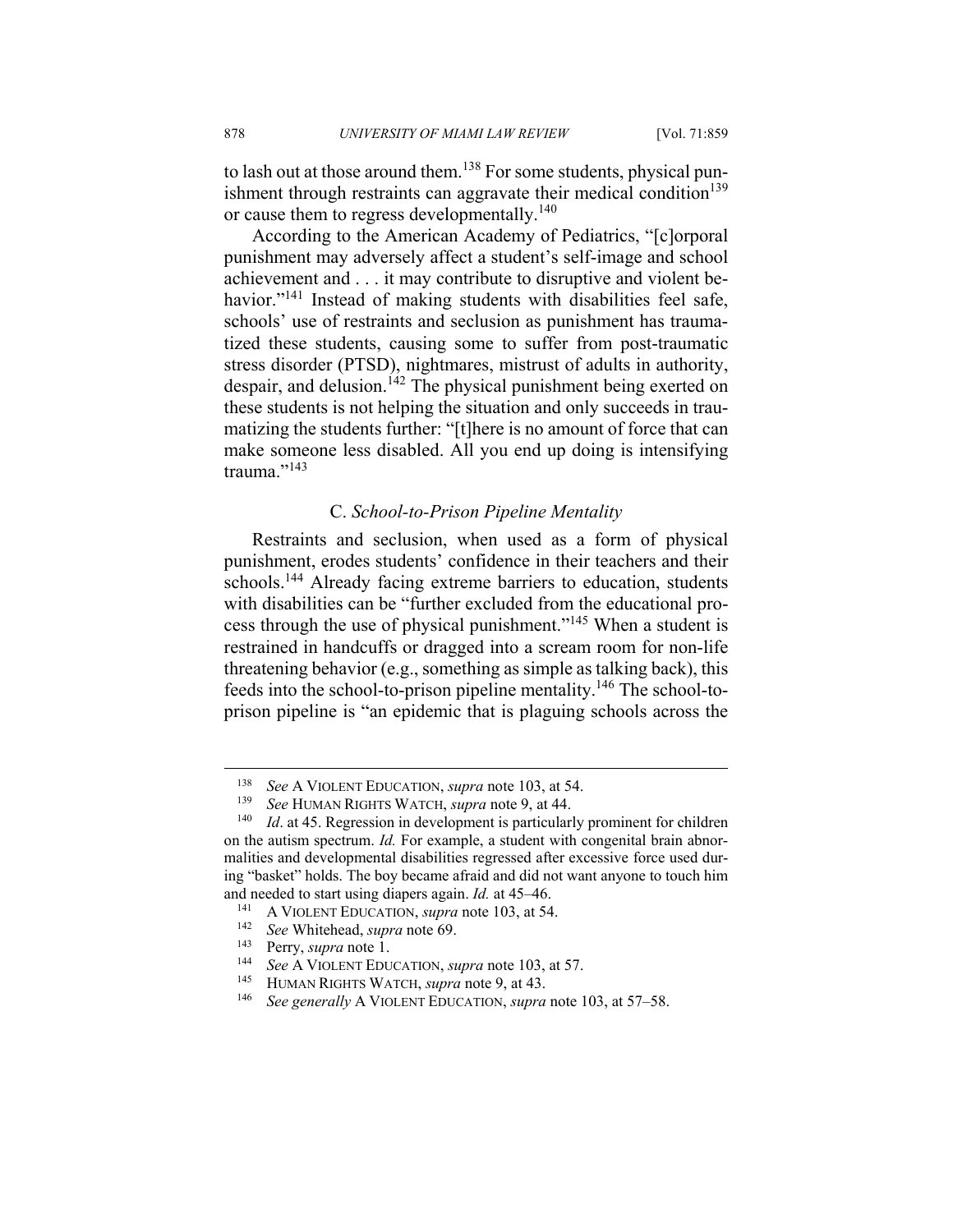nation."<sup>147</sup> The school-to-prison pipeline is where "children are funneled out of public schools and into the criminal justice system."148 This pipeline continues to gain momentum through the trend of suspending, expelling, or even arresting students for minor offenses and is disproportionately targeted at students of color and students with disabilities.149 Students who are forced out of school for disruptive behavior become stigmatized and fall behind in their studies; many eventually drop out altogether, and many others commit crimes in their communities.<sup>150</sup>

The school-to-prison pipeline stems from the zero tolerance policy that many schools use.<sup>151</sup> Zero tolerance policies mandate punishments and consequences for specific offenses and require that students receive "harsh punishments for minor infractions."152 Contributing factors to a student's behavior in school, like age, disability, or intentions, are lost or indistinguishable when using zero tolerance policies.<sup>153</sup> This allows students with disabilities to be on the receiving end of these policies and sees them shuffled into the pipeline to prison because they are reprimanded, expelled, or arrested for behaviors stemming from their disability.

 $\overline{a}$ 

Tamika C. Griffin, *Under the International Microscope: The School-to-Prison Pipeline and the U.N. Convention on the Rights of the Child*, 4 HUM. RTS. & GLOBALIZATION L. REV. 133, 146 (2011).<br><sup>151</sup> See Griffin, *supra* note 150, at 144.<br><sup>152</sup> Id. For example, Christian Roldan, who has Down Syndrome and can only

<sup>147</sup> Carla Amurao, *Fact Sheet: How Bad Is the School-to-Prison Pipeline?*, PBS (Mar. 26, 2013), http://www.pbs.org/wnet/tavissmiley/tsr/education-underarrest/school-to-prison-pipeline-fact-sheet/. 148 ACLU, *supra* note 16. 149 *See, e.g.*, Marilyn Elias, *The School to Prison Pipeline*, 43 TEACHING

TOLERANCE 39, 39–40 (2013) ("For students with disabilities, the numbers are equally troubling. One report found that while 8.6 percent of public school children have been identified as having disabilities that affect their ability to learn, these students make up 32 percent of youth in juvenile detention centers."). 150 *See generally* <sup>A</sup> VIOLENT EDUCATION, *supra* note 103, at 50; *see also* 

respond to questions with one or two-words, was 16 years old when "he was hogtied and arrested in 2013 for resisting a school police officer's attempts to search him at the Chino Valley Unified School District" in California. Susan Ferriss, *An epidemic of questionable arrests by school police*, CTR. FOR PUB. INTEGRITY (Dec. 10 2015, 5:01 PM), http://www.publicintegrity.org/2015/12/10/18944/epidemic-questionable-arrests-school-police. 153 Griffin, *supra* note 150, at 145.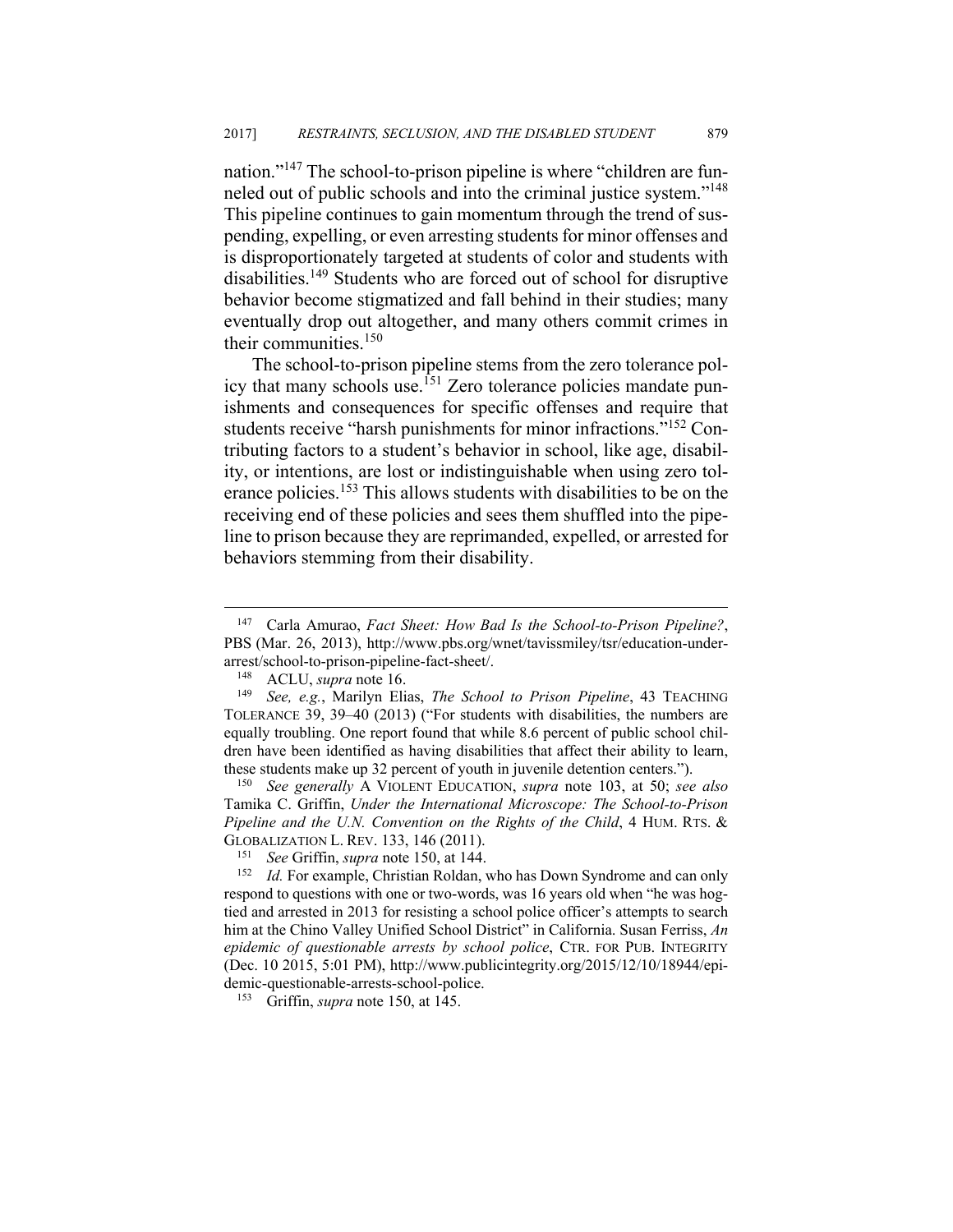A lack of motivational achievement, dropping out, and absenteeism has been linked to physical punishment in school settings.<sup>154</sup> Disabled students, particularly disabled students of color,<sup>155</sup> are especially susceptible to push-out trends and the improper discriminatory use of discipline.<sup>156</sup> A recent study found that "[a]bout 1 in 4 black children with disabilities were suspended at least once, versus 1 in 11 white students  $\ldots$ <sup>157</sup>. This shows the disparate use of physical punishment on disabled students of color, and disabled students generally, creating a hostile school environment in which these students struggle to succeed and graduate on time, if at all.<sup>158</sup> The effects of physical punishment on students with disabilities through the use of restraints and seclusion can dramatically impact their behavior and hamper their academic performance.<sup>159</sup> When using restraints and seclusion as punishment, the students begin to feel insecure in school, which pushes them into the school-to-prison pipeline when they should be receiving counseling or different educational services:

> [The physical restraint of students and use of excessive force as] disciplinary practices . . . feed into the 'school-to-prison pipeline,' where children are funneled out of public schools and into the criminal justice system. Many of these children have disabilities, yet instead of receiving necessary educational and

<sup>154</sup> A VIOLENT EDUCATION, *supra* note 103, at 57. 155 *See, e.g.*, Molly Knefel, *The School-to-Prison Pipeline: A Nationwide Problem for Equal Rights*, ROLLING STONE (Nov. 7, 2013), http://www.rolling stone.com/music/news/the-school-to-prison-pipeline-a-nationwide-problem-forequal-rights-20131107 ("Black students with disabilities have the highest rates of suspension, almost three times higher than their white disabled peers.").<br><sup>156</sup> ACLU, *supra* note 16.<br><sup>157</sup> Elias, *supra* note 149, at 40.<br><sup>158</sup> See, e.g., Knefel, *supra* note 155 (In New York City, "nearly one-third of

all suspensions are served by students with disabilities even though they are only one sixth of the population. Only 27 percent of disabled students graduated on time in 2011; that number decreases to a remarkable 5 percent when looking only at students in self-contained special education classrooms."). 159 *See generally* Griffin, *supra* note 150, at 151 ("[S]chool districts with

higher levels of suspension and expulsion tend to have lower achievement rates. Children removed from the classroom receive less instruction and do not have time to catch up on their work when, and if, they return.").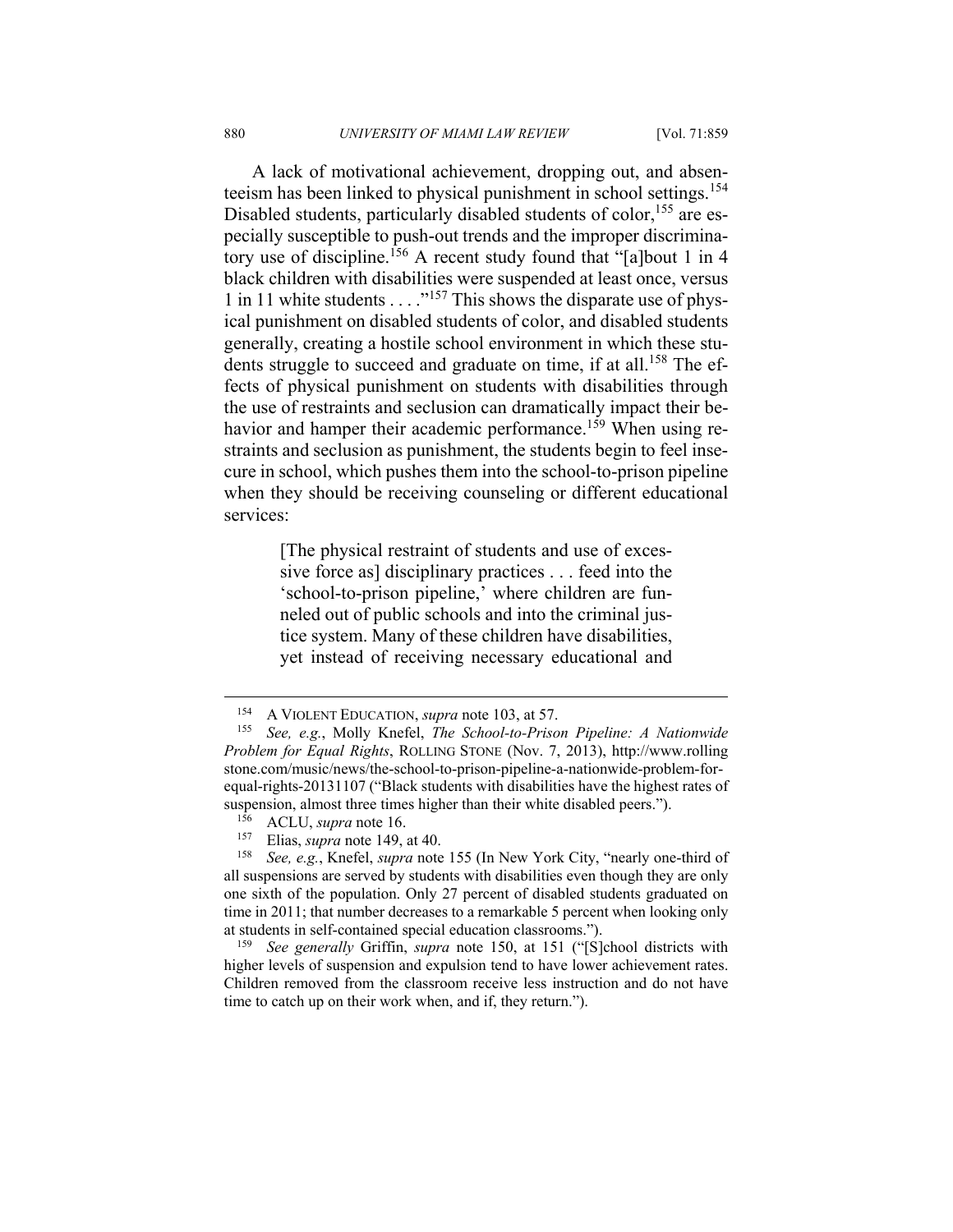counseling services, they are often punished and pushed out.160

#### III. CURRENT CASES AND EXAMPLES

In the fall of 2014 in Kenton County, Kentucky, Deputy Sheriff Kevin Sumner handcuffed S.R., an 8-year-old Hispanic boy who suffers from ADHD and has a history of trauma, while he was crying out in pain.161 The Sheriff forced S.R.'s hands behind his back, holding the boy's arms close together, and because his hands were too small, the Sheriff locked the handcuffs around S.R.'s biceps.<sup>162</sup> The same Sheriff also handcuffed L.G., a 9-year-old African-American girl with multiple disabilities, twice at her biceps.<sup>163</sup> The mechanical restraints, here handcuffs, were used on both children as punishment for behaviors in class related to their disabilities.<sup>164</sup>

The only reason the media or the public found out about these incidents was because a school official made a video recording of S.R.'s shackling and turned it over to S.R.'s parents.<sup>165</sup> Because of these incidents, his parents have filed a federal lawsuit claiming violations of the Fourth and Fourteenth Amendments, as well as disability-based discrimination.<sup>166</sup> In Kentucky, school personnel are prohibited from using mechanical restraints to force behavior compliance or punish children.<sup>167</sup> These protocols include school resource officers.<sup>168</sup> The effect of being handcuffed has traumatized S.R. and has given him nightmares and anxiety about going to school.<sup>169</sup>

 $\overline{a}$ 

*ADHD Violates Constitution and Disability Law*, ABA JOURNAL (Aug. 4, 2015, 8:14 AM), http://www.abajournal.com/news/article/suit\_claims\_painful\_shackling\_of\_school\_kids\_with\_adhd\_violates\_constitutio.<br><sup>166</sup> *Id.*<br><sup>167</sup> Yan sunga pote 164

<sup>160</sup> ACLU, *supra* note 16. 161 *Id.*

<sup>162</sup> *Id.* 

 $\frac{163}{164}$  *Id.* 

See Holly Yan, *School resource officer sued for allegedly handcuffing children with ADHD*, CNN (Aug. 4, 2015), http://www.cnn.com/2015/08/04/us/acludisabled-students-handcuffed-lawsuit/; *see also* ACLU, *supra* note 16. 165 Debra Cassens Weiss, *Suit Claims Painful Shackling of School Kids with* 

<sup>167</sup> Yan, *supra* note 164. 168 *Id.* 

<sup>&</sup>lt;sup>169</sup> *Id.* S.R's mother stated: "It's hard for him to sleep. He has anxiety, and he is scared of seeing the officer in the school. School should be a safe place for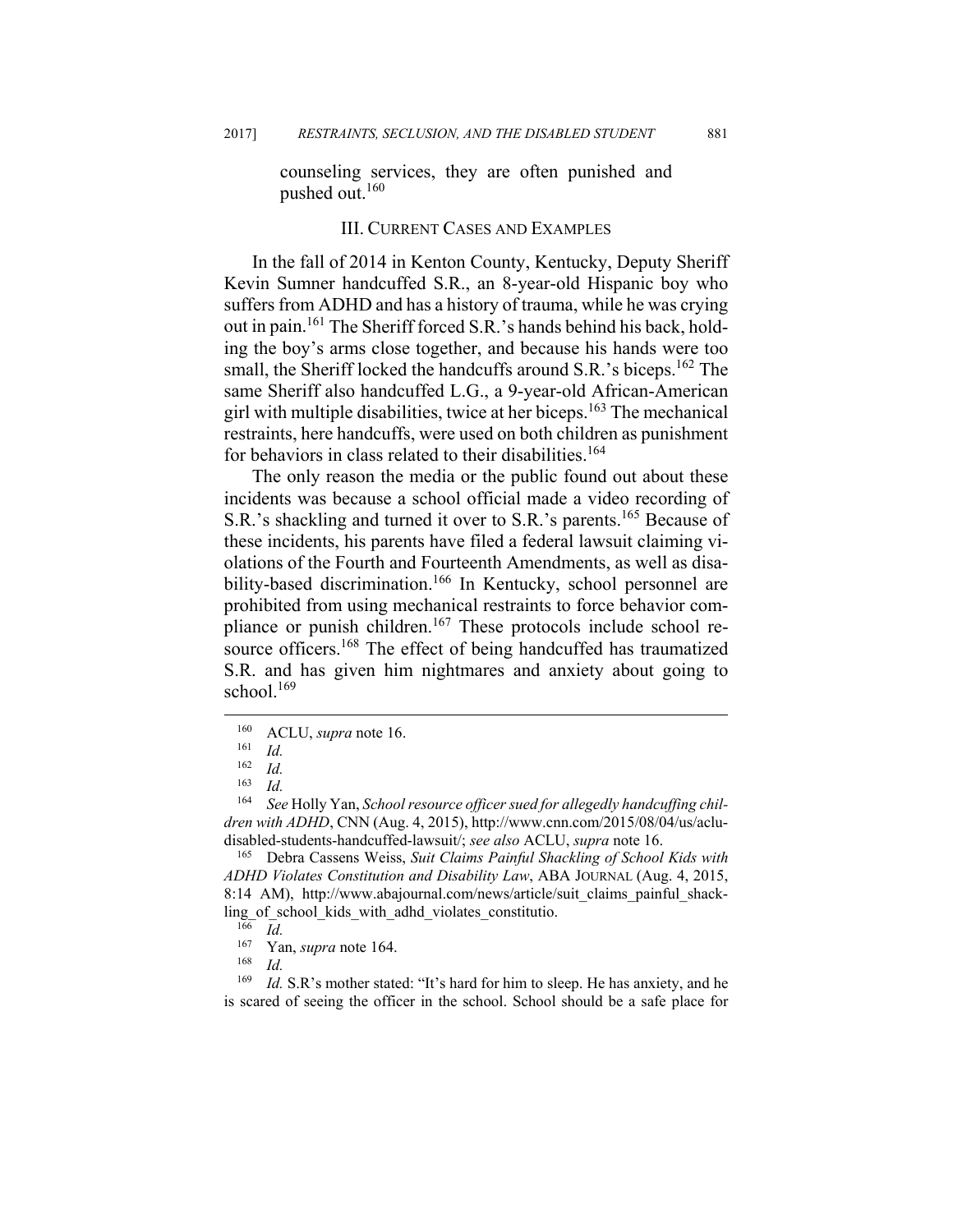Similarly, in Tennessee in 2015, police resource officers arrested Colton Granito, an 8-year-old autistic boy with several mental and emotional disorders, after he hit his teacher because he couldn't have a book.<sup>170</sup> The school placed Colton in a straightjacket chair for an hour; Colton was then brought to the police station in handcuffs and put behind bars.171 While in jail, Colton would hit his head against the hard cell wall crying out for his family.<sup>172</sup> The school was aware of Colton's violent outbursts, including kicking and hitting, and had a crisis plan to follow whenever he had a tantrum or became aggressive.<sup>173</sup> The crisis plan listed that the "teachers and school staff are to handle Colton's behavioral issues in a more understanding manner, such as redirecting his focus and patiently taking him to a safe area or somewhere for a timeout."174 The school violated protocol with their manner of dealing with the incident.<sup>175</sup> The time in jail has caused Colton to have nightmares and regress developmentally, including having to go back to using Pull-Ups.<sup>176</sup>

In another case, Chris Baker, a 9-year-old autistic boy in Kentucky, misbehaved at school and was stuffed into a duffel bag with the drawstring pulled tight as a form of seclusion and punishment.<sup>177</sup> When school officials called his mother to pick him up, the mother was told he was "jumping off the walls."<sup>178</sup> When she walked into his classroom, she saw the duffel bag with a hole at the top and she

1

children. It should be a place they look forward to going to. Instead, this has turned into a continuing nightmare for my son." *Id.* 

<sup>170</sup> Heather Tooley, *Parents Sue Autistic Son's School: 8-Year-Old Arrested, Injured, and Put In Straightjacket*, INQUISITR (Jan. 18, 2015), http://www.inquisitr .com/1765983/parents-sue-autistic-sons-school-8-year-old-arrested-injured-andput-in-straightjacket/.<br><sup>171</sup> *Id.*<br><sup>172</sup> *Id* 

 $\frac{172}{173}$  *Id.* 

 $\frac{173}{174}$  *Id.* 

 $\frac{174}{175}$  *Id.* 

<sup>175</sup> *See Couple suing after 8-year-old son arrested, put in straitjacket,* WSVM TV NASHVILLE (Jan. 13, 2015, 7:08 PM), http://www.wsmv.com/story/2784254 4/couple-suing-after-8-year-old-son-arrested-put-in-straight-jacket (last updated Jul. 14, 2015, 7:09 PM). 176 *See id.*

<sup>177</sup> THE ASSOCIATED PRESS, *School accused of putting autistic boy in bag*, CBSNEWS (Dec. 23, 2011, 7:29 AM), http://www.cbsnews.com/news/schoolaccused-of-putting-autistic-boy-in-bag/. 178 *Id.*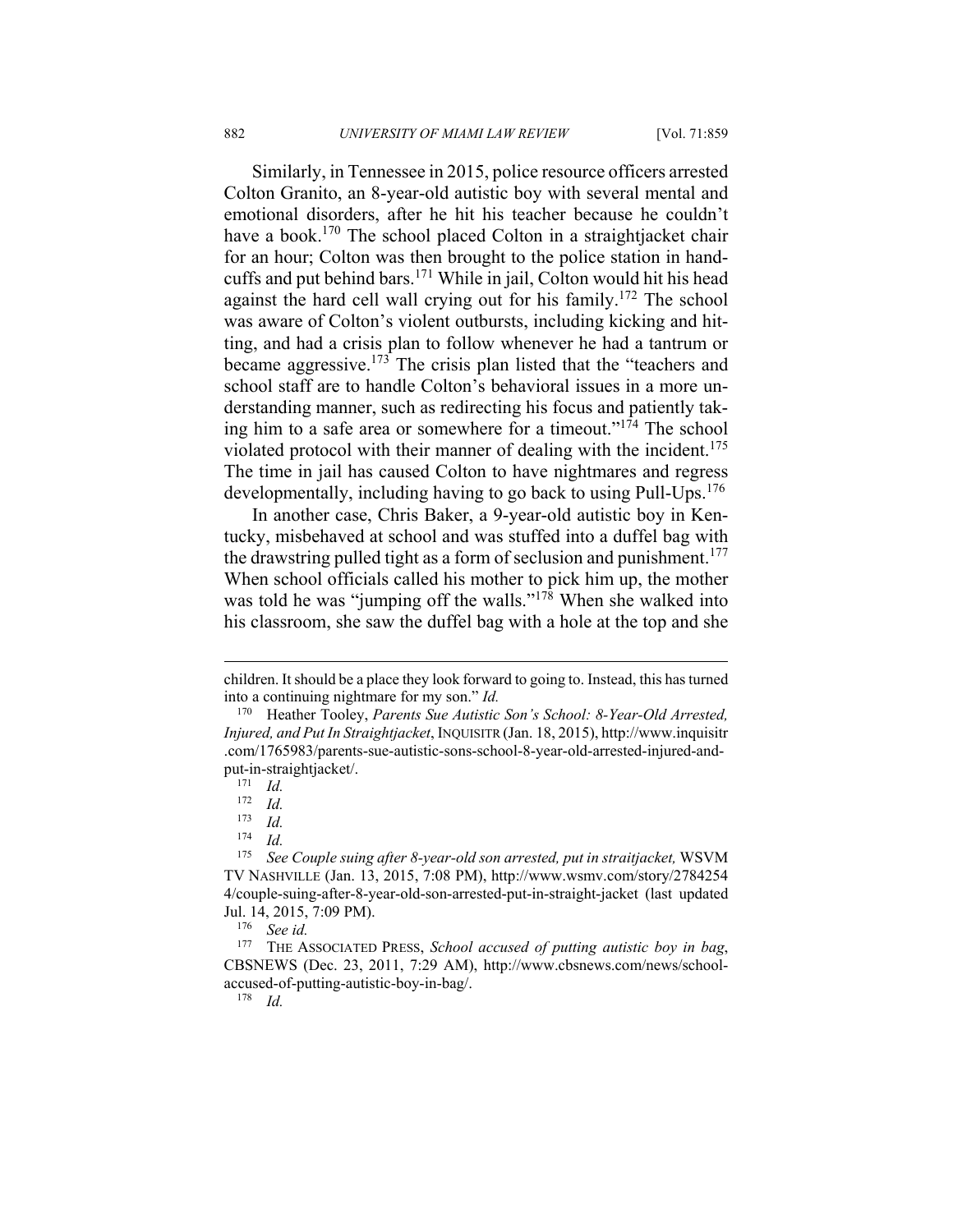heard Chris say, "Momma, is that you?"<sup>179</sup> She immediately requested his release and Chris came out dazed and drenched in sweat.<sup>180</sup> In a meeting with school officials later, Chris's mother found out that the reason he was placed in the bag was because "the boy had smirked at the teacher when he was told to put down a basketball, then threw it across the room."181 The school district officials described the bag as a "therapy bag" and Chris's mother was told that this was not the first time he was placed in such a bag.<sup>182</sup>

These three cases showcase the current misuse of restraints and seclusion on children with disabilities. Child safety should be the only valid purpose for the use of restraints and seclusion; yet here, restraints and seclusion were used to physically punish the students because of behaviors associated with their disability.<sup>183</sup> These students should have been provided with behavior redirection instead of physical punishment. By resorting to physical punishment, the teachers and/or school officials went against the human rights definition of corporal punishment, once again blurring the lines between the use of restraints and seclusion for safety versus the use for punishment. The actions by the teachers and/or resource officers traumatized these students, impeding their ability to receive an inclusive education and possibly pushing them toward the school-to-prison pipeline. Overall, when these students with disabilities did not perfectly obey commands, the teachers or resource officers resorted to physical pain and trauma causing untold damage to the students and their ability to learn.<sup>184</sup>

<sup>179</sup> *Id.* Chris's mother stated, "When I got him out of the bag, his poor little eyes were as big as half dollars and he was sweating . . . I tried to talk to him and get his side of the reason they put him in there, and he said it was because he wouldn't do his work." *Id.* 

 $\frac{180}{181}$  *See id.* 

 $\frac{181}{182}$  *Id.* 

<sup>182</sup> *Id.*

<sup>183</sup> *See, e.g.*, *id.* 

<sup>184</sup> *See* Perry, *supra* note 24.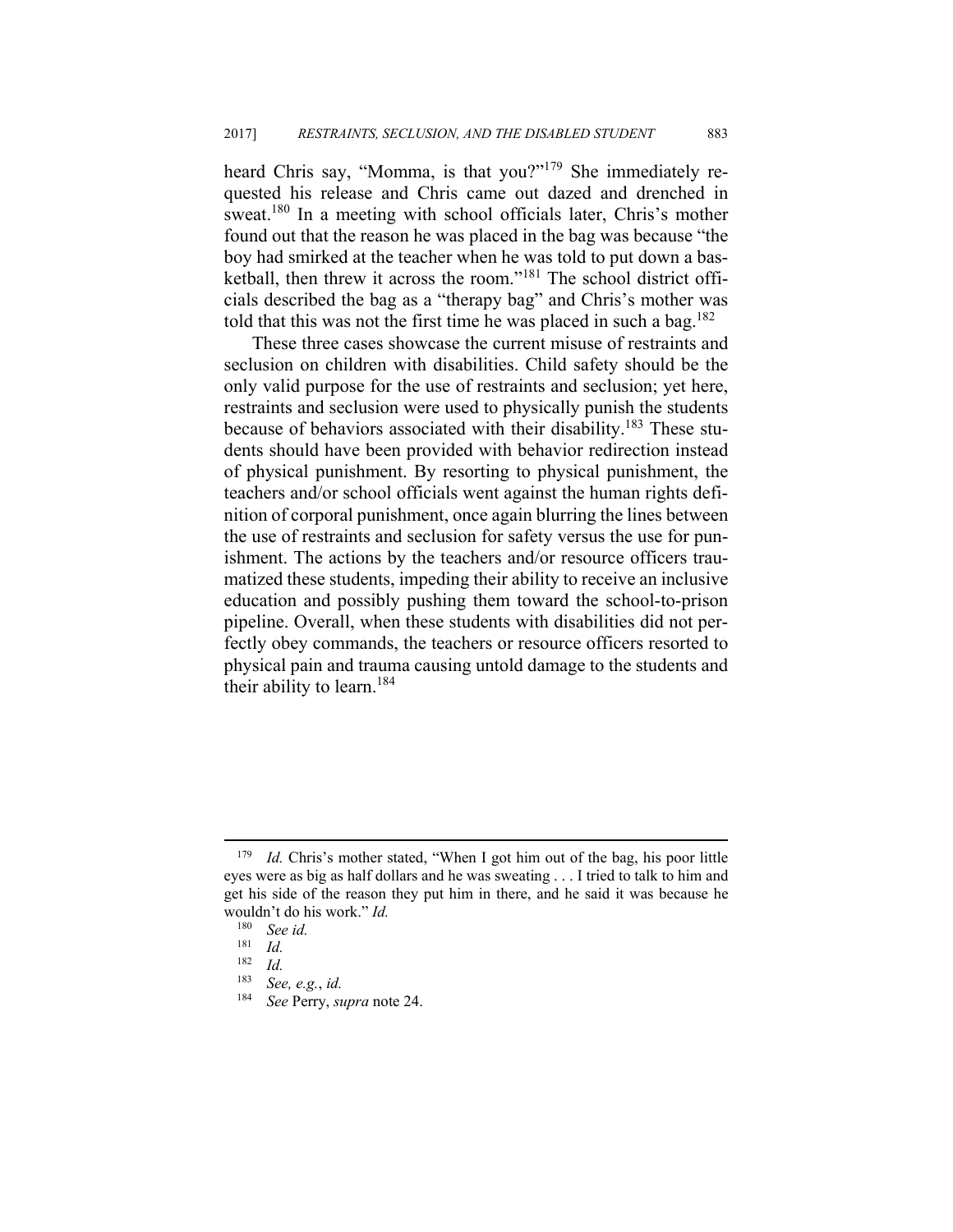#### IV. CHANGING TACTICS

While the use of seclusion and restraints as a form of punishment has many critics, it also has supporters.<sup>185</sup> School districts and superintendents who defend the practice argue that restraints and the use of seclusion are necessary to protect teachers and children when students are so distressed that their behavior turns hazardous.<sup>186</sup> School superintendents "argue that if educators don't have the freedom to restrain and isolate children as they see fit, they will be forced to send more students to restrictive settings such as residential institutions."187 But this Comment does not argue that restraints and seclusions should be completely prohibited because even critics of restraints agree they are sometimes unavoidable.<sup>188</sup>

However, schools too often fail to try alternatives for calming students and use restraints and seclusion as a go-to for punishment instead of for safety.189 Reforms should be made to ensure that the use of seclusion and restraints in school settings is limited to ensuring safety. These reforms should come from a federal regulation through Congress prohibiting the use of restraints and seclusion as forms of punishment, through ratification of both the Children's Rights Convention and the Convention on the Rights of Persons with Disabilities, and finally, through the adoption, mandate, and national practice of School-Wide Positive Behavior Interventions and Support. Through these reforms, children with disabilities will be free to receive the proper education that they have been promised all along.

### A. *Federal Regulations*

With the current lack of federal standards, parents of students with disabilities can seek remedies for the abusive use of restraints or seclusion through the court system. First, parents of students with

<sup>185</sup> *See, e.g.*, Vogell, *supra* note 2 (For example, the American Association of School Administrators wrote a position paper in 2012 describing their support of using restraints and seclusion in public schools.).<br><sup>186</sup> See id.<br><sup>187</sup> Id.<br><sup>188</sup> See id

See *id.* 

<sup>189</sup> *See, e.g.*, *id.* ("We have hundreds of examples of kids who are being restrained and secluded for behaviors that do not rise to the level of causing harm to themselves or others. . . .") (citation omitted).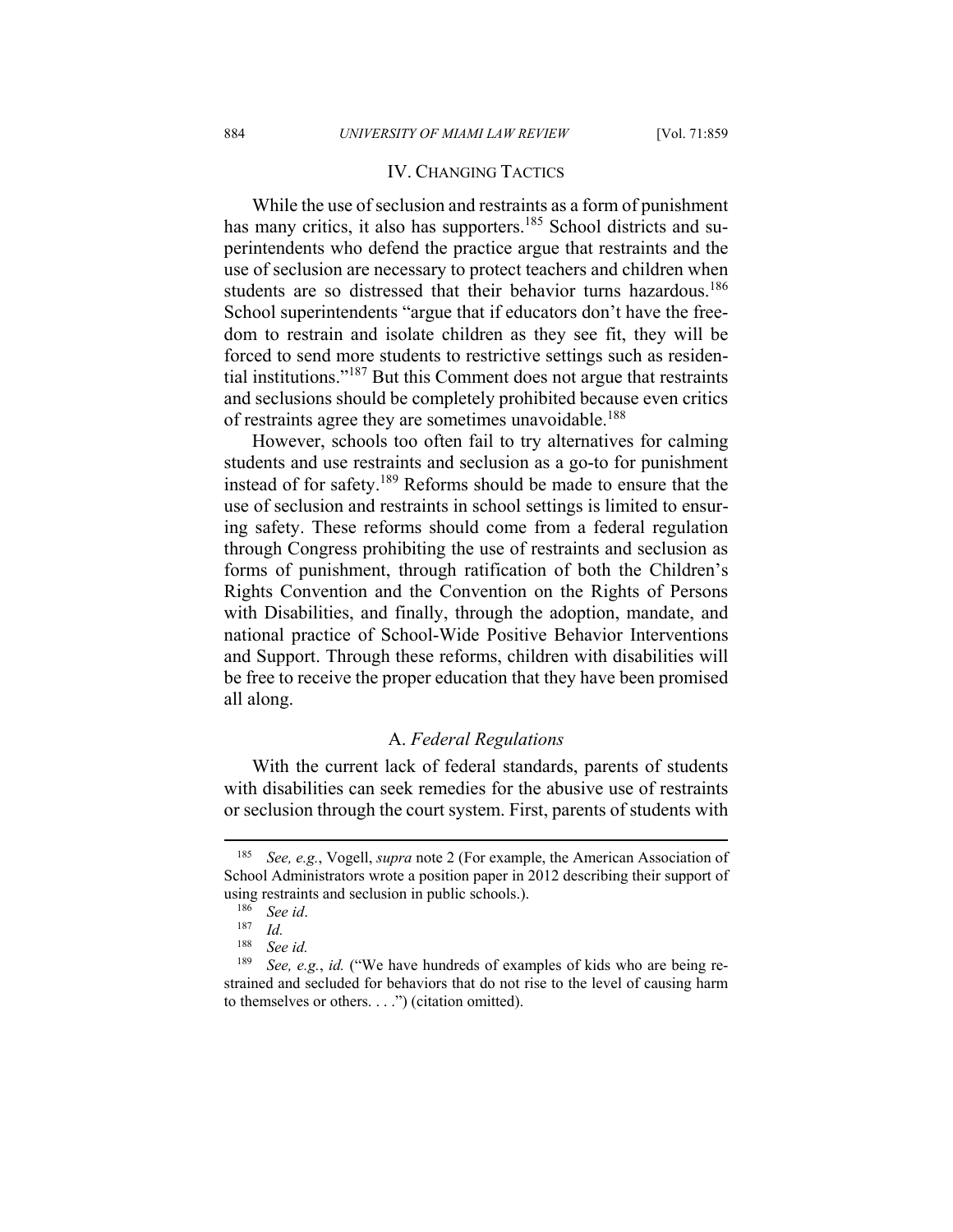disabilities can raise an IDEA violation arguing that the abusive techniques deprived their child of a free and appropriate education as required by law.190 Second, the parents can raise a substantive due process violation under the Fourteenth Amendment and/or a Fourth Amendment unreasonable seizure claim.<sup>191</sup> Both choices can present insurmountable barriers to parents<sup>192</sup> and the cases that have gone to court have rarely been successful.<sup>193</sup>

Comprehensive federal legislation is necessary to unblur the lines and prevent students with disabilities from being physically punished with restraints and seclusion. Advocates should lobby Congress to amend IDEA and pass comprehensive legislation to prohibit the use of restraints and seclusion to protect students from receiving physical punishments for conduct that is a manifestation of their disabilities. Congress is in the best position to resolve this problem because it can correct the lack of uniformity across the states.194 Congress has previously enacted educational legislation in other areas for the benefit of all children<sup>195</sup> and can enact similar legislation to protect children from restraint and seclusion.

Federal legislation must have minimum standards to prevent the use of restraints and seclusion as punishment. First, it must provide for specific prohibitions on the forms of restraints and seclusion to ensure that the restraints are not fatal. This can be done by prohibiting the prone restraint, limiting the use of restraints and seclusion to emergencies, and imposing specific time limits when the tactics are

<sup>190</sup> *See* Decker, *supra* note 43, at 15–16. 191 *See id.* at 5–14. 192 *See id.* at 16–17 (IDEA has an exhaustion requirement wherein parents may bring an action in federal court only after they have exhausted the administrative process provided in the law. The parents have the burden of persuasion to demonstrate that the school district did not fulfill its obligations under IDEA). 193 *See id.* A study of 111 cases found that from a total of 298 claims that were

brought under federal laws or constitutional amendments, "plaintiffs succeeded on one percent—roughly a total of three—of those 298 claims." *Id.* at 17.<br><sup>194</sup> See id. at 20.<br><sup>195</sup> See, e.g., 20 U.S.C. § 6301–7941 (2006) (describing the Elementary and

Secondary Education Act of 1965, which applies to both disabled and non-disabled students).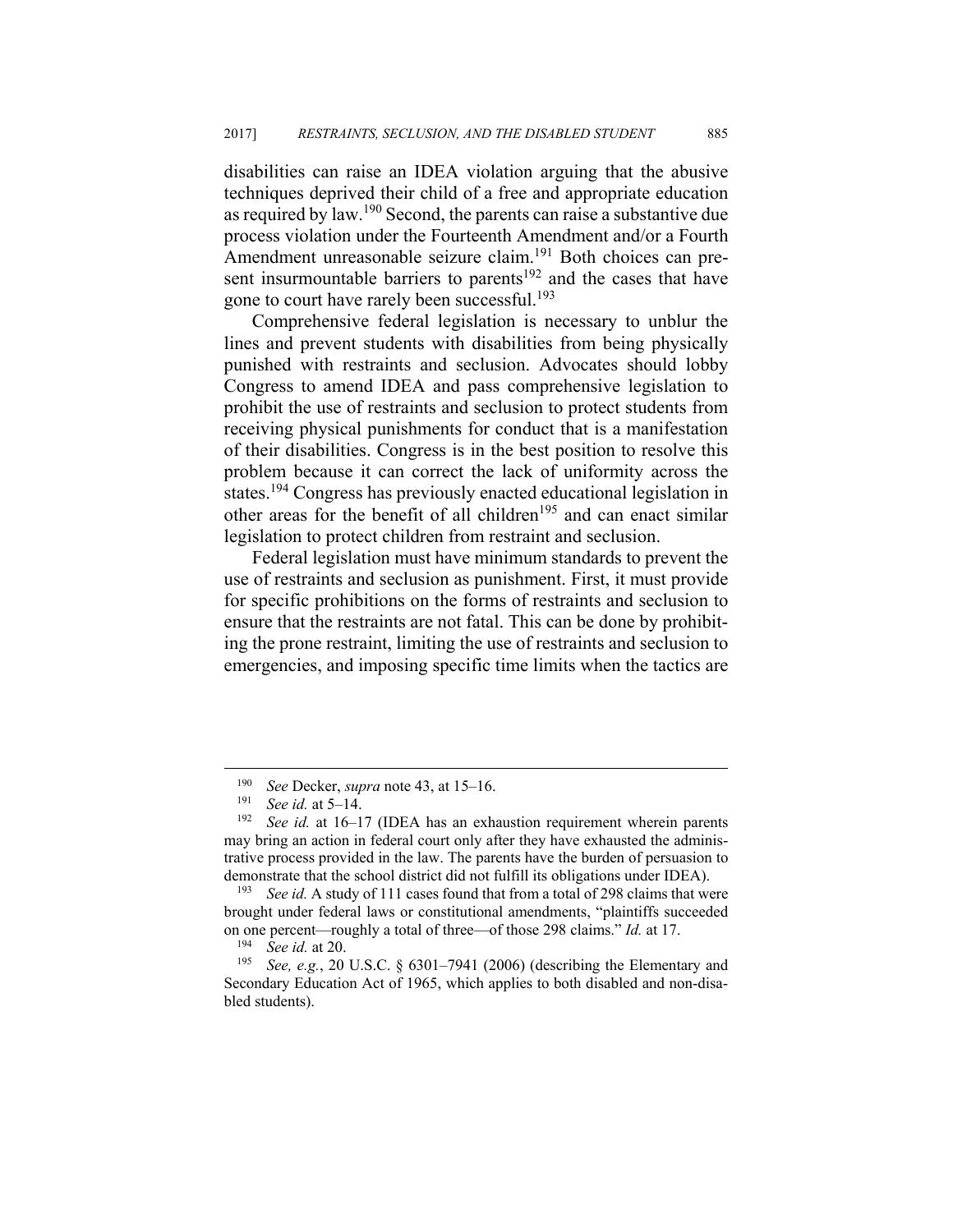used during an emergency.196 Furthermore, the legislation must provide for grants to implement support and training of teachers and staff in the proper use of restraints and seclusion.<sup>197</sup> Finally, documentation should be required to ensure that the lack of reporting plaguing the nation does not continue.<sup>198</sup>

Documentation should occur through written or electronic logs of incidents when restraint or seclusion is used.<sup>199</sup> "Appropriate" school staff should prepare a written log entry describing each incident, including details of the child's dangerous behavior, why this behavior posed an imminent danger of serious physical harm to self or others, possible factors contributing to the dangerous behavior, the effectiveness of restraint or seclusion in de-escalating the situation and staff response to such behavior."200 With proper documentation, the schools that need the most support can be helped.

Interestingly, there have been several attempts over the years to adopt federal legislation to regulate the use of restraints and seclusion in schools.<sup>201</sup> The first attempt was after the GAO report was presented to the U.S. House of Representatives' Committee on Education and Labor in 2009.<sup>202</sup> The 111th Congress contemplated legislation on the use of restraints and seclusion in schools: "The House bill (H.R. 4247) was titled *Keeping All Students Safe Act*, and two senate bills were introduced, *Preventing Harmful Restraint and Seclusion in Schools Act (S. 2860)* and *Keeping All Students Safe Act (S. 3895)*."203 The bills purported to limit the use of seclusion and restraints in schools to emergency cases where there was imminent danger, provided steps for the proper use of restraints or seclusion,

<sup>196</sup> *See generally* RESOURCE DOCUMENT, *supra* note 53, at 12–23 (discussing the fifteen principles that should be used as a framework to prevent the abusive use of restraints and seclusion on disabled students). 197 *See generally id.* at 18–19 (discussing the need for teachers and other per-

sonnel to be properly and regularly trained on alternatives to restraints and seclusion and for the use of these techniques when child safety is an issue). 198 *See generally id.* at 22–23 (discussing that policies need to be implemented

to provide that each incident involving restraints and seclusion is documented in

writing).<br><sup>199</sup> *See id.* at 22.<br><sup>200</sup> *Id.*<br><sup>201</sup> *See id.* at 7

<sup>201</sup> *See id.* at 7. 202 *Id.* 

*Id.*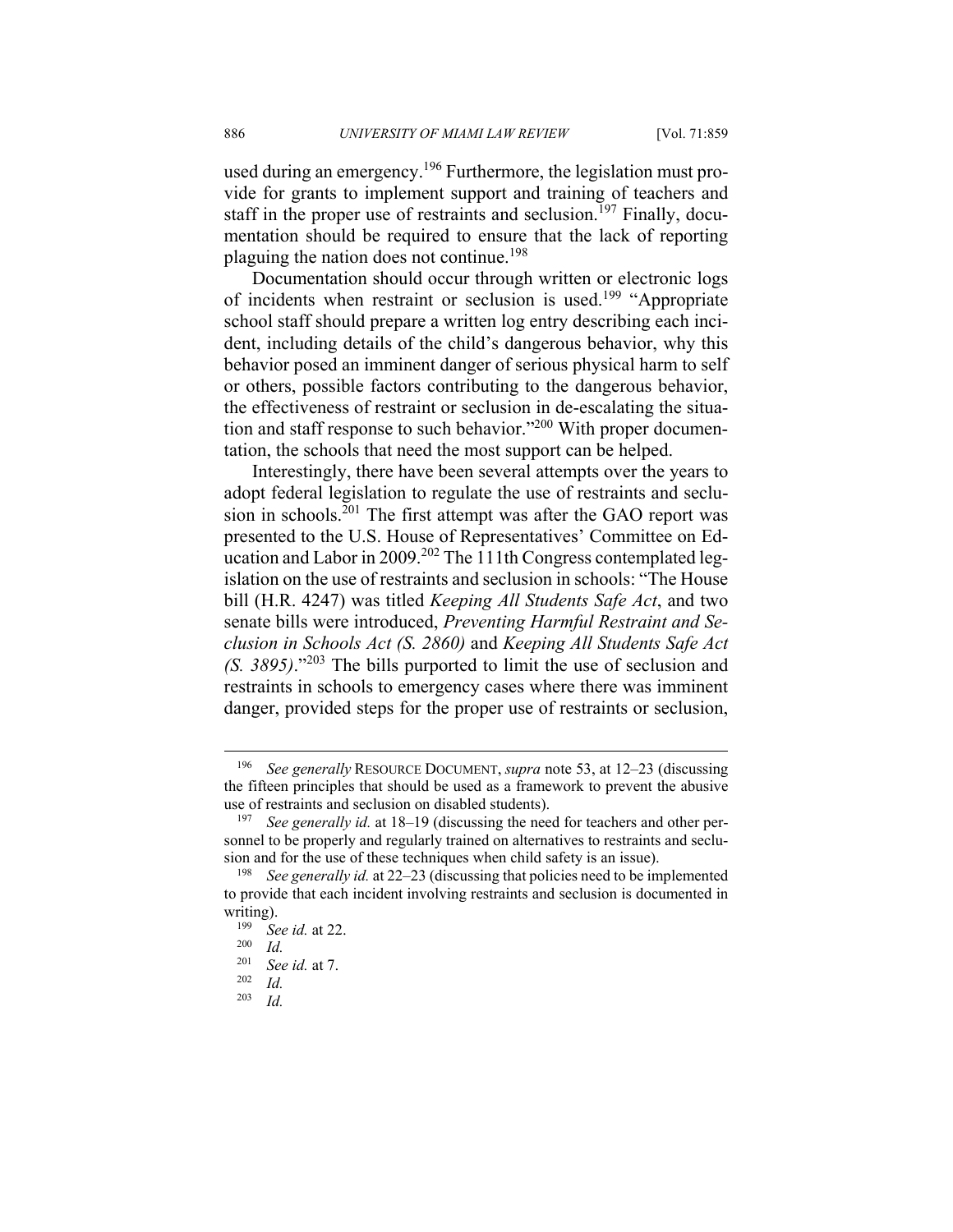and promoted positive reinforcement and other behavioral interventions.204 Unfortunately, only the House bill passed when the Congressional session ended that year.<sup>205</sup> The bills have been reintroduced every year since and the legislation that was proposed to protect children from abusive restraint and seclusion, *Keeping All Stu*dents Safe Act, <sup>206</sup> was last referred to the Subcommittee on Early Childhood, Elementary, and Secondary Education in the 114th Con $gress.<sup>207</sup>$ 

Critics of comprehensive federal legislation argue that these policy decisions should be left to state and local leaders.<sup>208</sup> Furthermore, they warn that restricting restraints and seclusion could increase injuries in staff "because educators would be afraid to intervene when students were acting dangerously."209 Yet, injuries in Montgomery County Public schools in Virginia have not been a problem since the schools stopped using restraints and seclusion more than two decades ago.<sup>210</sup> This shows that it is possible to pass federal legislation restricting the use of restraints and seclusion that is workable and ensures the safety of students and staff.

#### B. *Children's Rights Convention*

The United Nations Convention on the Rights of the Child  $(CRC)$  entered into force in September of 1990.<sup>211</sup> The CRC sets forth the human rights of children, including access to education and the rights of children with disabilities.<sup>212</sup> It consists of fifty-four articles and is considered to be the "most comprehensive human rights

<sup>&</sup>lt;sup>204</sup> *Id.* at 7–8.<br><sup>205</sup> *Id.* at 8.<br><sup>206</sup> Keeping All Students Safe Act, H.R. 927, 114th Cong. (2015).<br><sup>207</sup> *Id* 

<sup>208</sup> *See* Vogell, *supra* note 2 ("More than four years ago, federal lawmakers began a campaign to restrict restraints and seclusions in public schools, except during emergencies. Despite a thick stack of alarming reports, the legislation has gone nowhere. Opponents of the legislation say policy decisions about the practices are best left to state and local leaders. The federal government's role, they say, should be limited to simply making sure districts have enough money to train staff to prevent and handle bad behavior.").<br><sup>209</sup> *Id.*<br><sup>210</sup> *Id.* 

<sup>210</sup> *Id.* 

<sup>211</sup> Convention on the Rights of the Child, Nov. 20, 1989, 1577 U.N.T.S. 3. 212 *Id.* at arts. 19, 23, 28.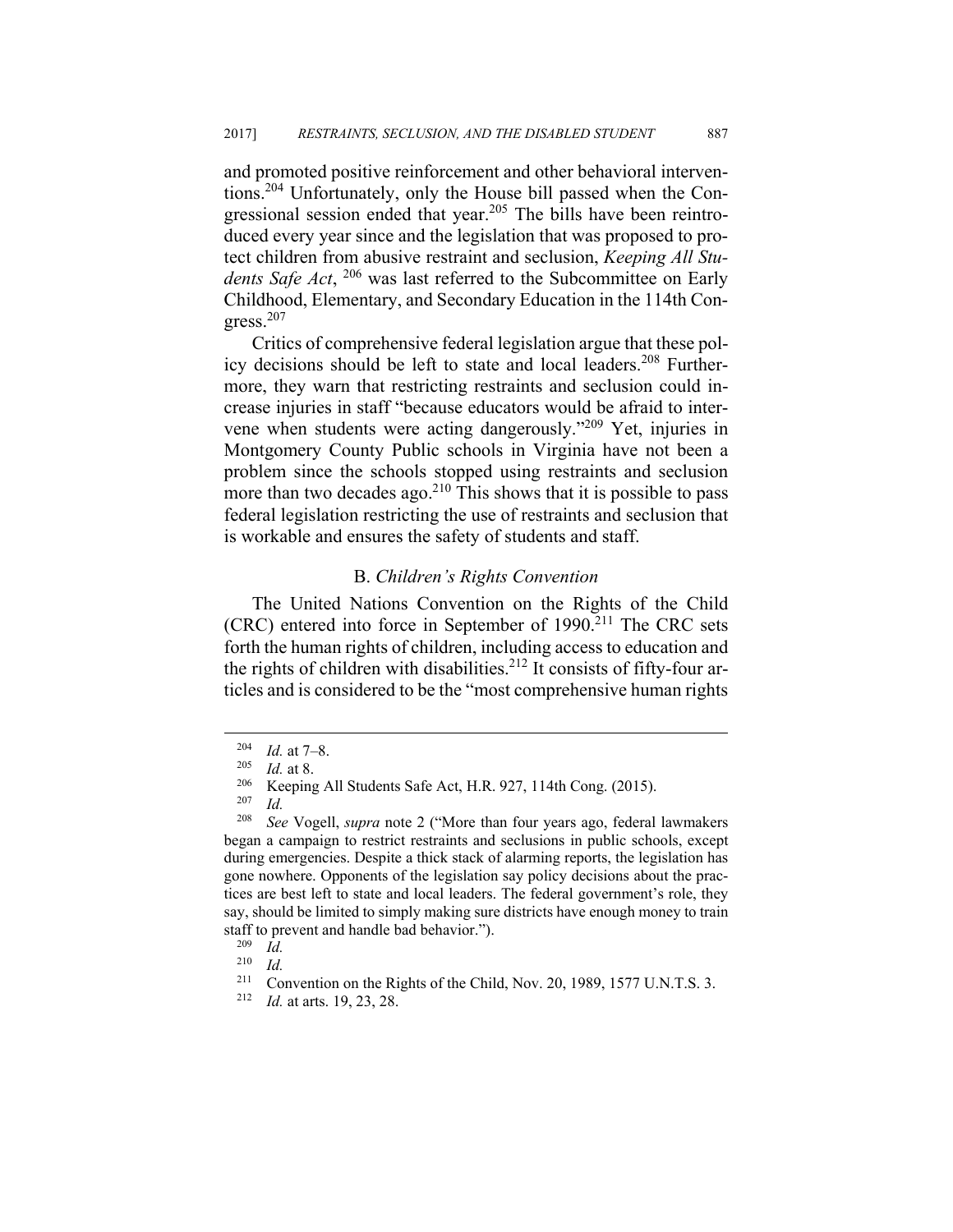treaty and legal instrument for the promotion and protection of children's rights."213 One hundred and ninety-six countries have ratified the CRC, including every member of the United Nations, except the United States.214 The United States was an original signatory and played a chief role in the final drafting process of the CRC, but perplexingly has yet to ratify it. $215$ 

"[C]hildren with disabilities belong to one of the most vulnerable groups of children."<sup>216</sup> The CRC has recognized that children with disabilities are more vulnerable to abuse, violence, and neglect, in all settings, including schools.<sup>217</sup> Article 2 of the CRC places a duty on states to ensure that the rights encompassed within its articles shall be granted to all children without discrimination, and explicitly references disability as a forbidden ground for discrimination against a child.218 Moreover, Article 28 of the CRC requires parties to: (1) "recognize the right of the child to education" and (2) "take all appropriate measures to ensure that school discipline is administered in a manner consistent with the child's human dignity."219 This emphasizes the state's duty to ensure that children have a right to an education in a setting where their dignity is upheld. Using restraints and seclusion to punish a child with disabilities is not consistent with that child's human dignity.

Article 23 of the CRC specifically mentions that states ensure children with disabilities, who have different capacities, have full

<sup>213</sup> Griffin, *supra* note 150, at 136 (citations omitted). 214 U. N. TREATY COLLECTION, *Convention on the Rights of the Child* (last visited Mar. 7, 2017), https://treaties.un.org/Pages/ViewDetails.aspx?src=IND& mtdsg\_no=IV-11&chapter=4&clang=\_en (Somalia, the only other nation that had not ratified the treaty, ratified the CRC on October 1, 2015).

<sup>215</sup> Griffin, *supra* note 150, at 136; *see also* Lainie Rutkow & Joshua T. Lozman, Suffer the Children?: A Call for United States Ratification of the United *Nations Convention on the Rights of the Child*, 19 HARV. HUM RTS. J. 161, 168 (2006) ("[T]he four main areas of U.S. opposition to the CRC [are] sovereignty, federalism, reproductive and family planning rights, and parents' rights . . . ."). 216 U.N. Comm. on the Rights of the Child, General Comment No. 9: The

Rights of Children with Disabilities, ¶ 8, UN. Doc. CRC/C/GC/9 (Feb. 27, 2007) [hereinafter General Comment No. 9]. 217 *Id.* at ¶ 42. 218 Convention on the Rights of the Child, *supra* note 211, at art. 2; *see also* 

Weissbrodt, *supra* note 12, at 296.<br><sup>219</sup> Convention on the Rights of the Child, *supra* note 211, at art. 28.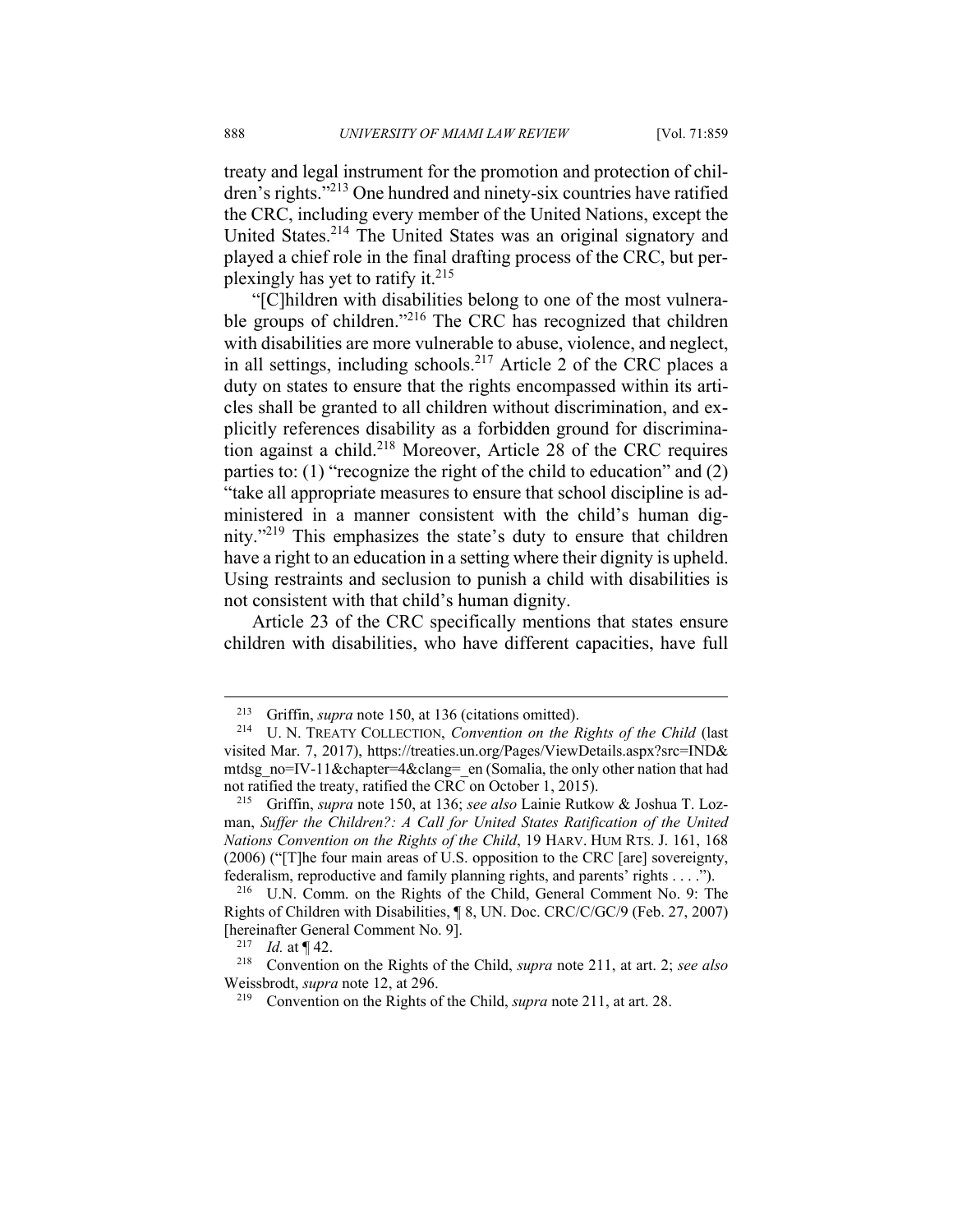inclusion into society.220 This obligation demands that states provide appropriate care and assistance to disabled children in order to "ensure that the disabled child has effective access to and receives education, training, health care services, rehabilitation services . . . in a manner conducive to the child's achieving the fullest possible social integration and individual development . . . . "<sup>221</sup> This creates a duty to provide reasonable accommodations to students and a state is in breach of that duty if the student with disabilities is not given the suitable care and assistance that is mandated when they are restrained or secluded by school officials as a result of behaviors that directly stem from their disabilities.

The CRC does not explicitly address restraints or seclusion, but Article 19 of the CRC can be used to urge states to protect against the possible dangers of these detrimental practices. Article 19 compels states to take all measures necessary to "protect the child from all forms of physical or mental violence, injury or abuse, neglect or negligent treatment, maltreatment or exploitation, including sexual abuse, while in the care of parent(s), legal guardian(s) or any other person who has the care of the child."222 The Article 19 duty to protect should be interpreted to apply to restraints and seclusion in schools because the misuse of restraints and seclusion can be seen as physical and mental violence against the child—blurring into a form of corporal punishment—that students should be protected from. Furthermore, the Committee on the Rights of the Child issued General Comment No. 8, in which it found that all cruel and degrading forms of punishment should be eliminated:

> There is no ambiguity: 'all forms of physical or mental violence' does not leave room for any level of legalized violence against children. Corporal punishment and other cruel or degrading forms of punishment are forms of violence and States must take all

<u>.</u>

<sup>220</sup> *See id.* at art. 23. 221 *Id.* 

<sup>222</sup> *Id.* at art. 19.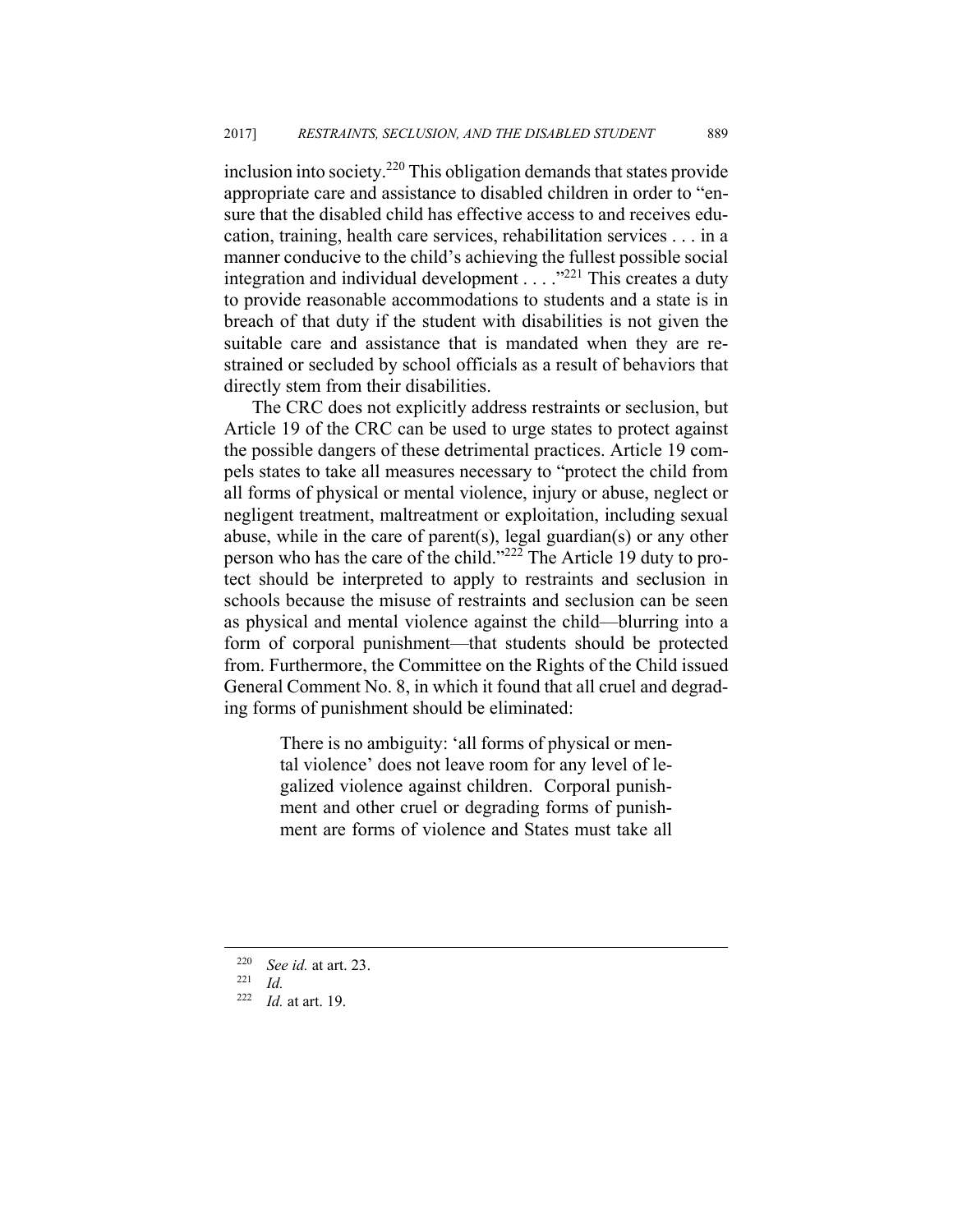appropriate legislative, administrative, social and educational measures to eliminate them.<sup>223</sup>

The Committee even recognized that there are "exceptional circumstances" where teachers "may be confronted by dangerous behaviour which justifies the use of reasonable restraint to control it."224 However, they emphasize that there is a distinction between using force to protect and using force to punish and that "[t]he principle of the minimum necessary use of force for the shortest necessary period of time must always apply."<sup>225</sup> The committee further demanded training and detailed guidance to ensure that there is never "deliberate infliction of pain as a form of control."<sup>226</sup> The Committee's comments highlight that the CRC should be construed to apply to seclusion and restraints in schools, when used as punishment and not safety, because the tactics can be seen as a cruel and degrading form of punishment.

By fully ratifying the CRC, the United States would confirm its commitment to international norms that protect children from degrading punishment in public schools—protections that children across the globe already have. Currently, the United States fails to live up to international standards that protect children from physical punishment in school. When ratified, the international human rights norms outlined by the treaty would be binding upon the United States.

#### C. *Convention on the Rights of Persons with Disabilities*

The Convention on the Rights of Persons with Disabilities (CRPD) is a United Nations Treaty that was adopted in 2006, entered into force on May 3, 2008, and has since been signed by the

<sup>223</sup> U.N. Comm. on the Rights of the Child, General Comment No. 8: The Right of the Child to Protection from Corporal Punishment and Other Cruel or Degrading Forms of Punishment, ¶ 18, U.N. Doc. CRC/C/GC/8 (Mar. 2, 2007). 224 *Id.* at *¶* 15. 225 *Id.* 

*Id.*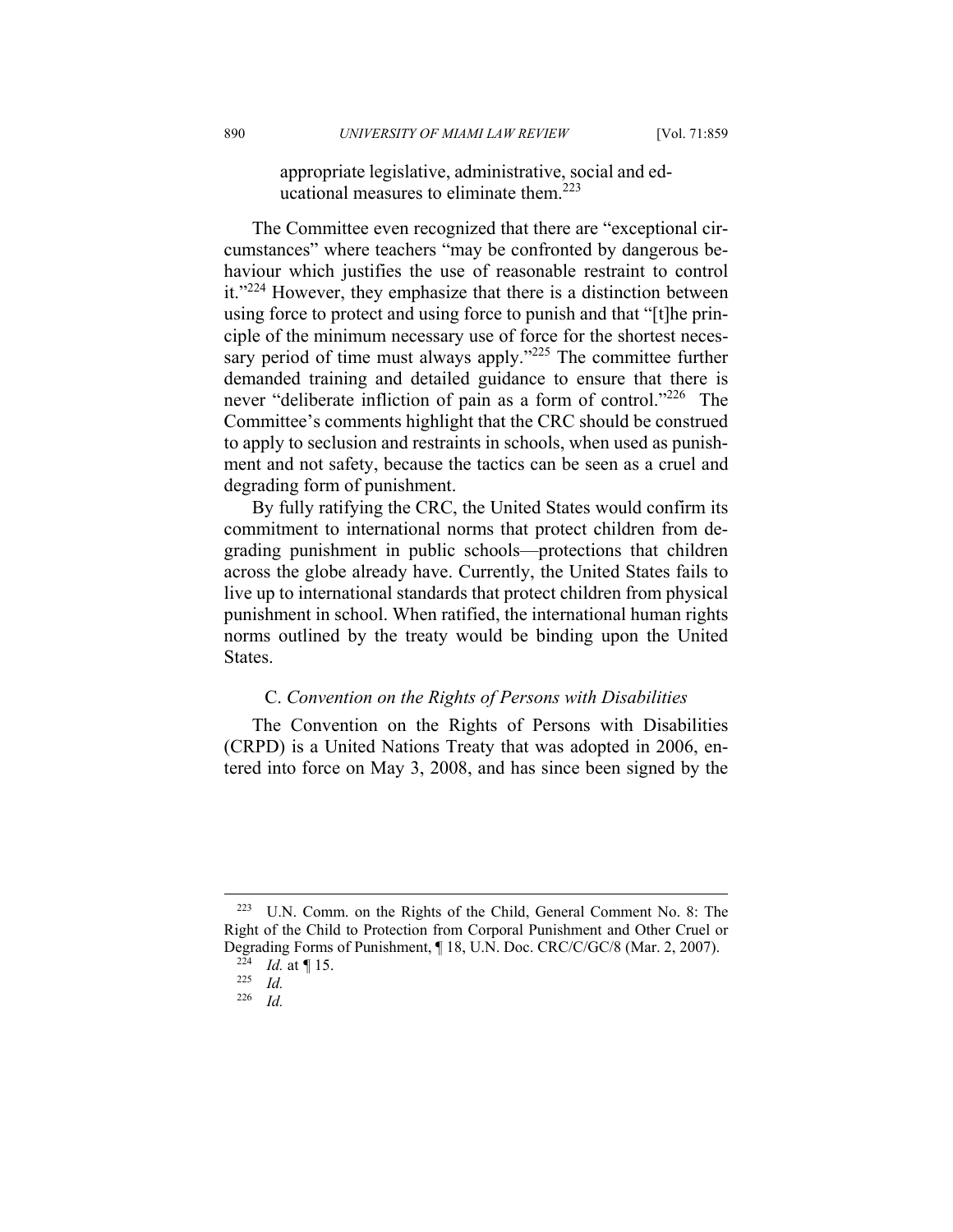United States on July 30, 2009.<sup>227</sup> It has been ratified by 172 nations;<sup>228</sup> however, the United States has yet to ratify it.<sup>229</sup> The CRPD, the first comprehensive international instrument addressing the rights of persons with disabilities, creates enforceable obligations on state governments and emphasizes the right of children with disabilities to have an inclusive education.<sup>230</sup> The treaty's purpose is to "promote, protect and ensure the full and equal enjoyment of all human rights and fundamental freedoms by all persons with disabilities, and to promote respect for their inherent dignity."231

The CRPD requires that states provide an education system that allows students with disabilities to have an inclusive education.<sup>232</sup> Article 24(2)(b) requires states to ensure that "[p]ersons with disabilities can access an inclusive, quality and free primary education and secondary education on an equal basis with others in the communities in which they live<sup>[1]</sup><sup>233</sup> Instead of resorting to the use of restraints and seclusion, Article 24 calls upon states to accommodate a students' disabilities.<sup>234</sup> Further, because students with disabilities are disproportionately secluded and restrained in schools,<sup>235</sup> subjecting them to seclusion and restraints as a form of physical punishment, often for behaviors that stem directly from their disability, denies these students their right to an inclusive education. Thus, the use of restraints and seclusion as punishment goes directly against the aims of the CRPD.

Moreover, the CRPD contains a number of provisions that are implicated when a child with a disability is restrained or secluded in school instead of being given appropriate accommodations for their

<sup>&</sup>lt;sup>227</sup> U.N. TREATY COLLECTION, Convention on the Rights of Persons with Disabilities (last visited Mar. 7, 2017), https://treaties.un.org/Pages/ViewDetails.aspx ?src=IND&mtdsg\_no=IV-15&chapter=4&clang=\_en. 228 *Id.* 

<sup>229</sup> *Id.*; *see also* Rosalind Helderman, *Senate rejects treaty to protect disabled around the world*, WASH. POST (Dec. 4, 2012) (In December 2012, a vote in the United States Senate fell six votes short of the two-thirds majority required for ratification of the CRPD).

<sup>&</sup>lt;sup>230</sup> *See* Weissbrodt, *supra* note 12, at 299.<br><sup>231</sup> Convention on the Rights of Persons with Disabilities, G.A. Res. 61/106, Annex, art. 1, U.N. Doc. A/RES/61/106 (Dec. 13, 2006). 232 *See id.* at art. 24(2)(b). 233 *Id.*

<sup>234</sup> *Id.* at art. 24(2)(c). 235 *See supra* notes 108–124.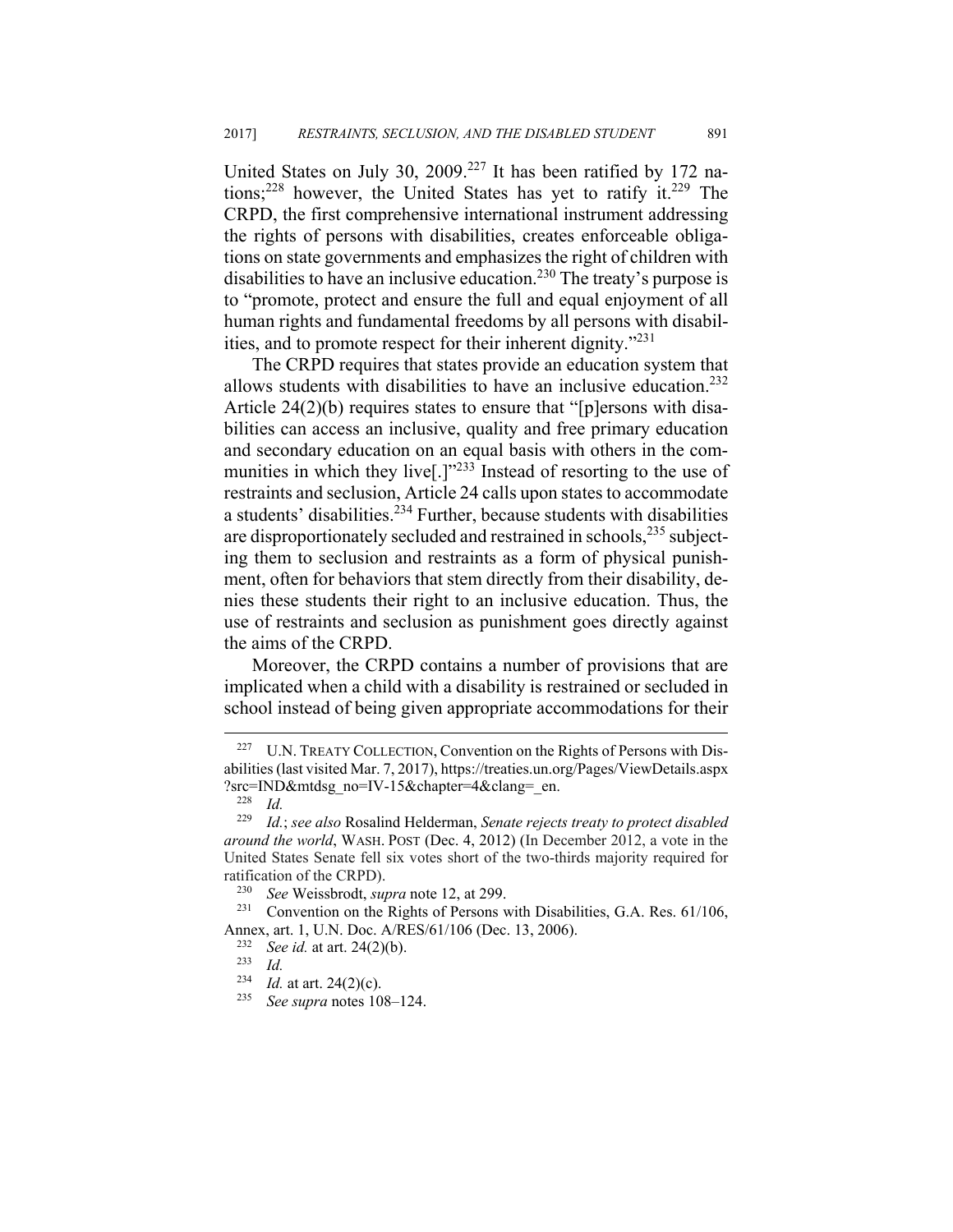disability. Article 7 mandates that states take "all necessary measures to ensure the full enjoyment by children with disabilities of all human rights and fundamental freedoms on an equal basis with other children."236 Furthermore, Article 5 demands that states take "all appropriate steps to ensure that reasonable accommodation[s]" are provided to persons with disabilities and that persons with disabilities are entitled to equal protection without any discrimination.<sup>237</sup>

Under Article 15, Children with disabilities are entitled to protection from "torture and . . . cruel, inhuman, or degrading treatment or punishment."238 Article 15 requires that States "take all effective legislative, administrative, judicial, or other measures" to protect persons with disabilities from being subjected to such punishment.<sup>239</sup> This language underscores that when students with disabilities are secluded or restrained as punishment, such treatment goes against Article 15 and the school system, as a state actor, should protect the student from that treatment.

The use of restraints and seclusion as a form of physical punishment is further incompatible with Article 16 of the CRPD. Article 16 provides that states shall "take all appropriate measures to prevent all forms of exploitation, violence and abuse. . . ."<sup>240</sup> Violence and abuse can be seen when children with disabilities, through the use of restraints and seclusion as physical punishment, are dragged across the floor,<sup>241</sup> restrained in chairs,<sup>242</sup> or are forced to urinate on themselves because they are not allowed to leave a seclusion room.243 These examples highlight the current harmful practices that are in contradiction to the stance of the CRPD.

In signing the CRPD, President Obama stated that the treaty "reaffirms the inherent dignity and worth and independence of all persons with disabilities. . . .<sup>"244</sup> Because President Obama officially

1

<sup>236</sup> Convention on the Rights of Persons with Disabilities, *supra* note 231, at

art. 7. 237 *Id.* at art. 5. 238 *Id.* at art. 15. 239 *Id.* 

<sup>240</sup> *Id.* at art. 16. 241 *See, e.g.*, GAO REPORT, *supra* note 3, at 30. 242 *See, e.g.*, *id.* at 6. 243 *Id.*

<sup>&</sup>lt;sup>244</sup> Remarks by President Barack Obama on Signing of U.N. Convention on the Rights of Persons with Disabilities Proclamation (Jul. 24, 2009), *available at*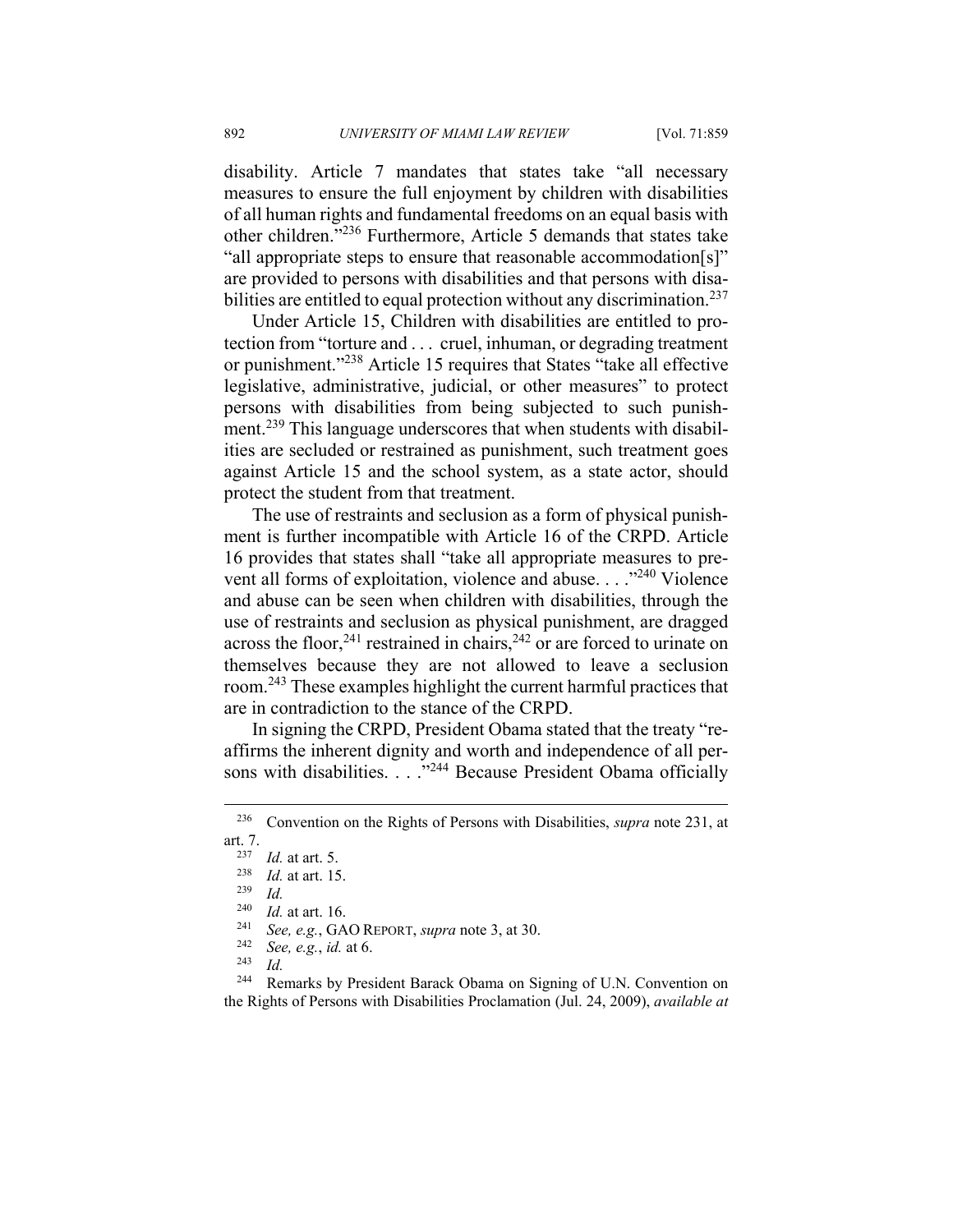signed the CRPD, this Comment argues that the United States should now adhere to these commitments and proceed to full ratification to ensure that students with disabilities receive an inclusive education that is free from the use of restraints and seclusion as a form of physical punishment. By ratifying the treaty, the United States will be bound by it and will have to adhere to the universal standard for human rights of persons with disabilities; thus, advancing international norms that will increase the protection of students with disabilities across all settings, including the classroom.

#### D. *Positive Behavior Intervention and Support*

Instead of the zero tolerance school discipline practices that have resulted in the over-use of punishment and excessive force,<sup>245</sup> schools should adopt effective programs such as Positive Behavior Interventions and Supports (PBIS).<sup>246</sup> PBIS is a "classroom management framework based on preventing behavior issues by building upon students' strengths, communicating clear expectations, and consistently modeling respectful behavior."<sup>247</sup> This practice is a community-building approach that flips the question from "what is wrong with you" to "what happened to you" when behavioral issues arise. $248$ 

Rethinking school discipline and banning the use of restraints and seclusion as a form of physical punishment is critical to ensure that school systems serve and protect all students. Previous uses of the PBIS approach have shown to be an effective method of reducing referrals and problem behaviors in the classroom.<sup>249</sup> For example, in Montgomery County Public Schools in Virginia (where the use of restraints and seclusion has been prohibited for more than two

http://www.benderconsult.com/articles/remarks-president-barack-obama-signing -un-convention-rights-persons-disabilities.

<sup>245</sup> *See* Griffin, *supra* note 150, at 144–45. 246 *See* Alex M. Johnson, *Building Positive Relationships to Break the School-To-Prison Pipeline*, THE HUFFINGTON POST (Oct. 10, 2015), http://www.huffingtonpost.com/alex-m-johnson/building-positive-relationships-school-toprison\_b\_8265512.html.

*Id.* 

 $\frac{248}{249}$  *Id.* 

<sup>249</sup> *See* HUMAN RIGHTS WATCH, *supra* note 9, at 54.